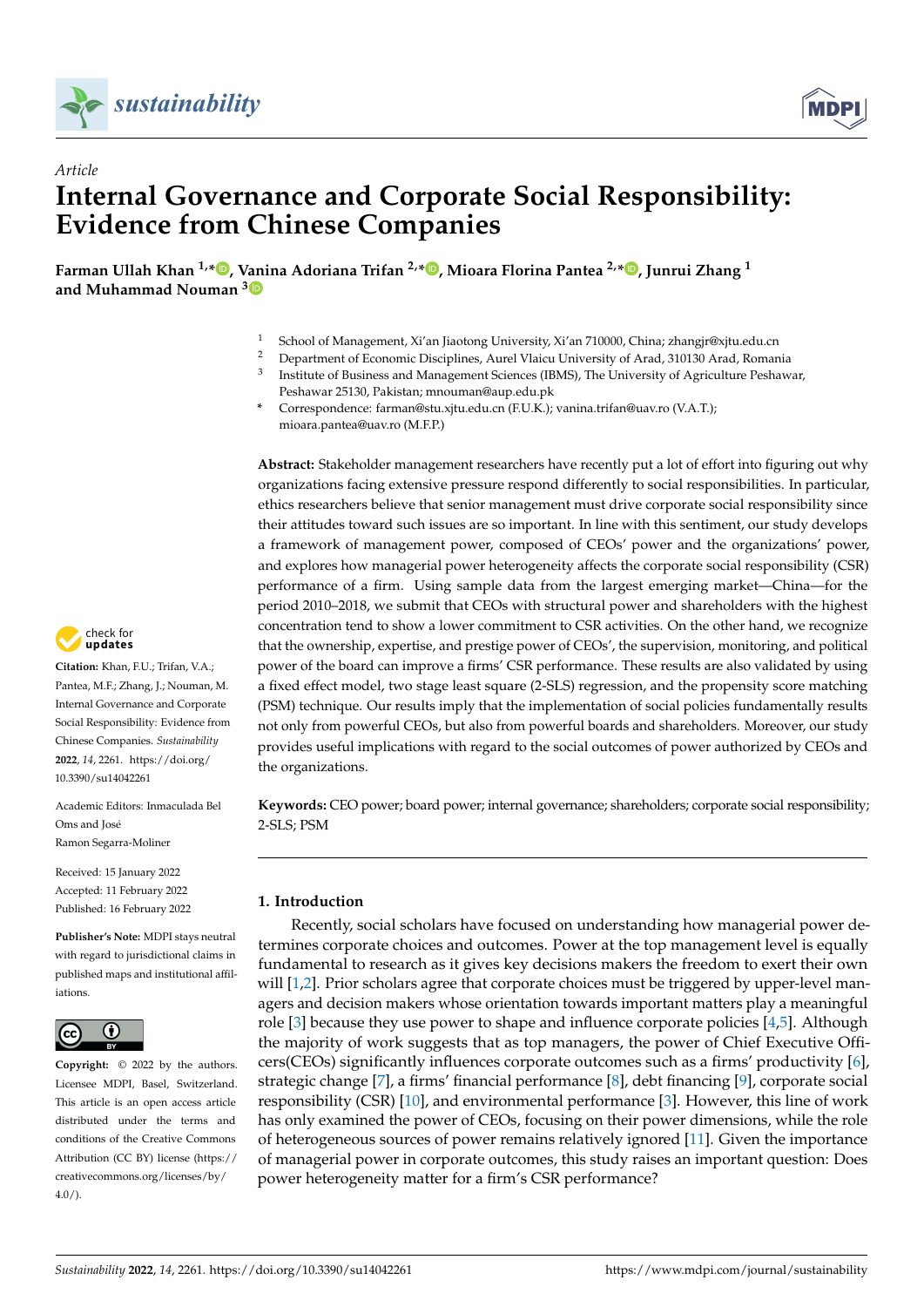Based on the fundamental notion of CSR, organizations have various groups of stakeholders such as employees, customers, community groups, investors, suppliers and governmental agencies. The main purpose of senior managers is to achieve or fulfill the goals of each of these stakeholders simultaneously. Hence, managers, particularly CEOs, play a significant role in managing and addressing the goals of multiple stakeholders. However, our research question is particularly based on earlier anecdotal evidence which reveals that in organizations where the CEOs wield dominant hold and power, only the CEO can produce sufficient information, but this may not be always the case [\[12,](#page-16-11)[13\]](#page-16-12). Most organizations have dominant coalitions that usually empower a subset of leaders to set and implement policies [\[14\]](#page-16-13). For instance, shareholders with the largest ownership can be more powerful than CEOs [\[15\]](#page-16-14). Similarly, in some organizations, the directors play a powerful role in examining the behavior of the CEOs and thus can influence strategic decisions [\[16\]](#page-16-15). From the standpoint of the upper echelon theory of Hambrick and Mason [\[17\]](#page-16-16), a coalition of upper echelons can provide better explanations as to corporate outcomes (i.e., CSR performance). Hambrick and Mason [\[17\]](#page-16-16) argued that every member of the top management team plays an influential role in increasing the potential strength of management to make important corporate decisions. This perspective further postulates that managers' decision making is reflected by managers' personal and professional characteristics [\[17,](#page-16-16)[18\]](#page-16-17), which generally defines managerial controlling power [\[7,](#page-16-6)[19,](#page-16-18)[20\]](#page-16-19).

Along these lines, several studies have attributed the major portion of organizational outcomes to managerial controlling power [\[21\]](#page-16-20) which is predominantly a multidimensional concept and should not be considered a single indicator [\[19](#page-16-18)[,22](#page-16-21)[,23\]](#page-16-22). Thus, prior studies acknowledge the leadership of a firm as a shared responsibility whereby the strategic decisions are based on the collective interactions, capabilities, and cognitions of the entire management team [\[19](#page-16-18)[,24\]](#page-16-23). On the other hand, few authors have an opposing view, acknowledging that top managers usually do not evenly share the controlling features (e.g., superiority and power) which tend to belong typically to CEOs [\[25](#page-16-24)[,26\]](#page-16-25) and which eventually restrain the influence of directors and other executives in corporate strategy [\[27\]](#page-16-26).

Within the upper echelon theoretical framework, this study argues that a consideration of the power of a set of upper echelons for the sake of decision making, such as CSR investment, is necessary to capture the diversity of managerial orientations. Given the uncertainty and financial loss associated with CSR investment and the level of managerial discretion involved in such decisions, we believe that managerial power is a critical cognitive trait, helping managers and owners to interpret their own will regarding social investment. Thus, this research particularly investigates heterogeneous sources of power accumulated by top managers (CEOs), boards of directors, and the largest shareholders using Chinese listed companies. This study utilizes the Chinese setting because of its distinctive institutional setting where firms face different governance problems like, concentration of ownership, weak structure of corporate governance, weak stakeholders' protection, and a less effective legal system. Overall, the governance structure of listed firms in China varies significantly from advanced countries in terms of an independent system, the prevalence of state intervention, and the strong managerial political ties at executive and board levels. Thus, using a data sample from this emerging market, our results confirm that the structural power of CEOs and the power of the largest shareholders adversely affects organizational social behavior. On the other hand, the ownership, prestige, and expert power of CEOs the board's supervision power the directors' political power, and the independent directors' monitoring power positively influence the CSR performance of firms.

Our study attempts to make several contributions. First, the existing stream of research [\[3,](#page-16-2)[20,](#page-16-19)[28,](#page-16-27)[29\]](#page-16-28) considers an index of managerial power encompassing several power dimensions drawn from the study of Finkelstein [\[19\]](#page-16-18). This study endeavors to contribute by showing a broad picture of power dimensions accumulated by top managers (CEOs), boards of directors, and the largest shareholders. Second, the prior literature on power and CSR [\[10,](#page-16-9)[30\]](#page-16-29) has concentrated on executive's power by exploring a few sources such as CEO tenure, pay slice, or CEO duality. However, in our case, we focus on power heterogeneity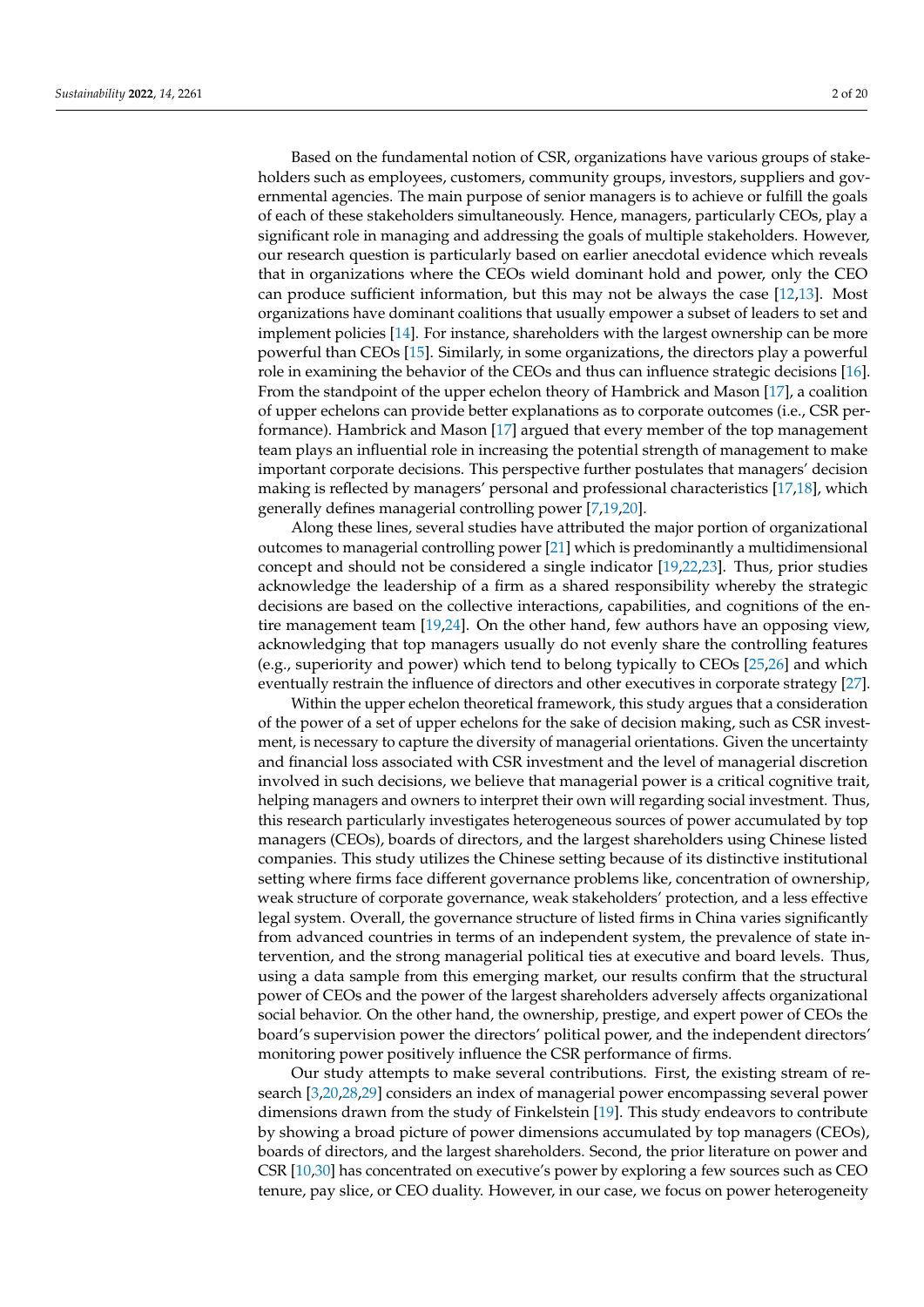encompassing a variety of power dimensions of a set of decision makers in relationships with CSR. Our work shows that not only CEOs, but other corporate leaders can also, through power, significantly shape corporate social outcomes. Third, we contribute to the existing debate on internal drivers of CSR [\[31–](#page-16-30)[34\]](#page-17-0) by stressing the importance of each individual's power in the team that affects the firms' orientation towards socially responsible practices. Finally, this study adds to the notion of upper echelons theory by emphasizing top management teams and their powerful role in the interpretation of CSR performance. Moreover, from a practical standpoint, this research demonstrates an in-depth investigation of managerial power confirming which source of power is beneficial (or detrimental) in terms of societal welfare.

# **2. Literature and Hypotheses**

We ground this study in the upper echelon theory (UET), which assumes that corporate outcomes—corporate options and performance levels—can be predicted by top manager's values and cognitions [\[17\]](#page-16-16). As the cognitive traits of top managers are not apparent to measure, UET researchers advocate that the observable traits of top managers may instead be used as proxies. However, UET research assumes that managers' observable characteristics are directly linked with corporate outcomes [\[35,](#page-17-1)[36\]](#page-17-2) In particular, previous studies examined several demographic traits of top managers (CEOs), including managers' age, functional background, and educational level, and their impact on corporate options and performance [\[37–](#page-17-3)[39\]](#page-17-4).

As part of a broader research strategy, the top managers' traits can explain the dimensions of management power and its ability to influence strategic behavior as explained by Finkelstein [\[19\]](#page-16-18). As the most influential member of the organization [\[40](#page-17-5)[,41\]](#page-17-6), a CEO's power can be classified into structural, ownership, expert, and prestige power. However, this article expands on and divides the power dimensions into three major categories: (1) the power assumed by top managers (CEOs) themselves (structural, ownership, prestige, and expert power), (2) the power assumed by boards (including the board of directors' supervision power, the board's political power, the independent directors' monitoring power, (3) and the largest shareholders' power.

# *2.1. CEO Power and CSR*

Though empirical findings have been discordant, the existing literature contends that managers' power significantly influences corporate social behavior. For example, some sources of power can deter social performance, such as structural power that the CEOs derive from hierarchical positions (i.e., duality). Prior studies have claimed that serious corporate governance issues arise if CEOs hold more than single position (such as also holding the chairman position) because the fairness and effectiveness of the board at the time of taking significant decisions can be seriously affected [\[42](#page-17-7)[,43\]](#page-17-8). The CEOs' dual status can limit board independence and can lead to conflicting interests that may result in reduced attention to stakeholder's interests and thus adversely affect the firm's accountability for CSR [\[44](#page-17-9)[,45\]](#page-17-10). Moreover, the CEOs, who enjoy the influence and supremacy bestowed by the duality, may take decisions at the cost of the environment and society in the wake of complying with the guidelines or instructions of regulatory bodies.

CEOs also grow more powerful when they own a higher fraction of ownership. Earlier research has established that it is obvious that higher ownership may lead to a situation where managers become entrenched [\[46\]](#page-17-11). An increase in the CEO's entrenchment may enable them to overinvest in CSR to gain fame and a reputation [\[47,](#page-17-12)[48\]](#page-17-13). Additionally, several studies have witnessed the positive effect of top management's ownership on CSR which suggests that ownership enables and empowers executives to sustain the stakeholder's support in the long run through the efficient allocation of resources among them [\[49](#page-17-14)[,50\]](#page-17-15).

On the other hand, the entrenched CEOs can subdue the board into making decisions about companies' CSR investment. CEOs with higher ownership may grow egocentric,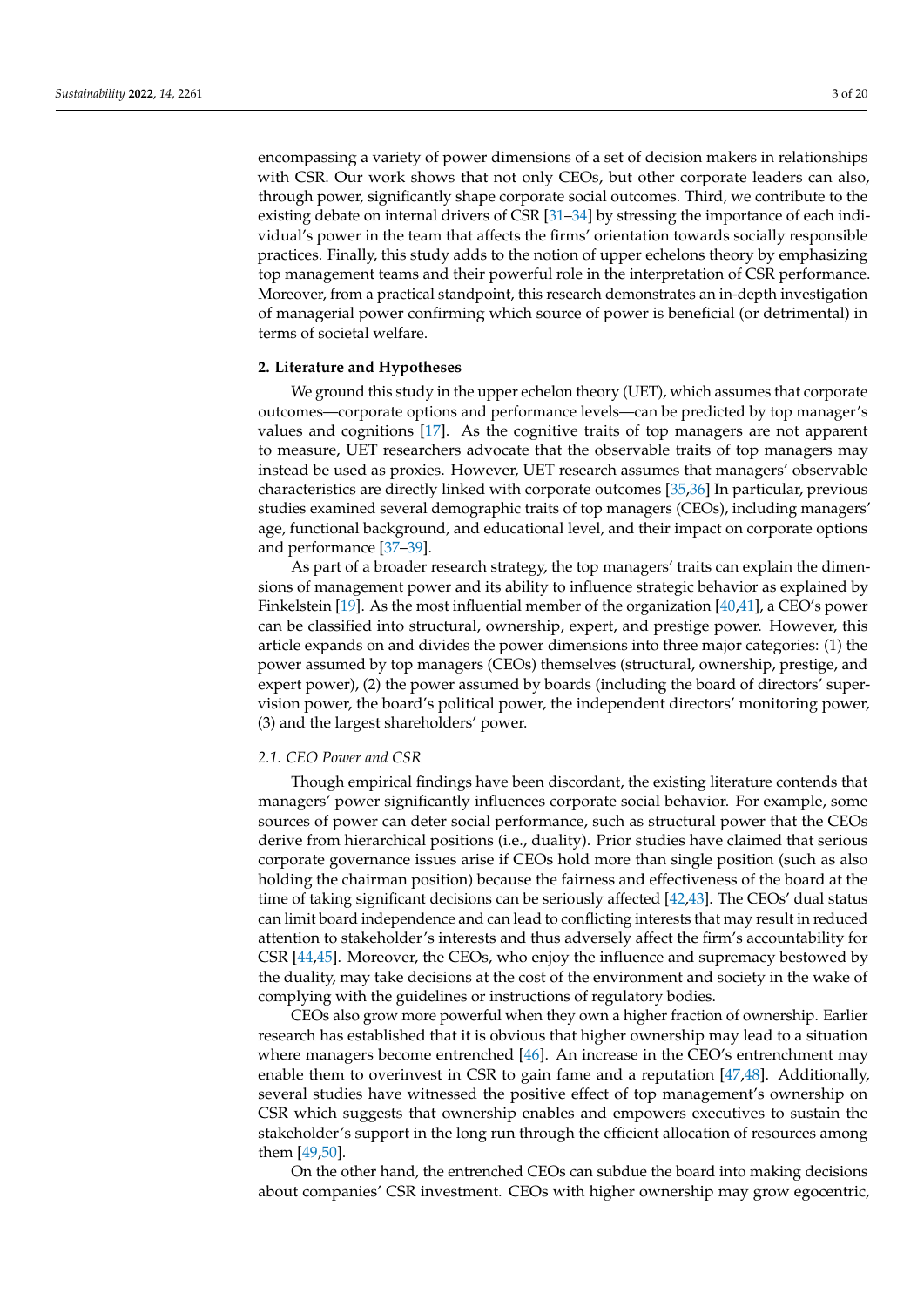and thus negatively influence corporate decisions related to CSR [\[51,](#page-17-16)[52\]](#page-17-17). Moreover, the CEOs who own a fraction of their companies' shares usually align their incentives with those of the common shareholders [\[53\]](#page-17-18), who prefer their economic objectives over the social objectives [\[54\]](#page-17-19). On the whole, the existing body of knowledge offers limited evidence on the linkage between ownership powers and CSR. Moreover, the existing literature is divergent in nature suggesting mixed evidence, both against and in favor, on the said relationship. Thus, the limited and divergent literature calls for an in-depth study.

Apart from the above power sources, long tenure has been proven to increase managerial expert power [\[55](#page-17-20)[–57\]](#page-17-21) which also affects managerial behavior. Longer tenures of CEOs point to a higher expertise, experience and achievement level [\[58\]](#page-17-22) and assist CEOs in coping with a firm's strategic dilemmas [\[20\]](#page-16-19); thus, they are thought of as experts in dealing with a firm's complexities. Moreover, CEOs with more experience are more capable of realizing the potential benefits of CSR activities [\[59,](#page-17-23)[60\]](#page-17-24). This is because they establish knowledge about the characteristics, powers, and situations of different stakeholders, and an association with the focal firm. Therefore, experienced CEOs are in a better position to safeguard the stakeholders' interests. Moreover, their higher acquaintance with the stakeholders induces inter-organizational and/or interpersonal trust [\[61\]](#page-17-25). On the contrary, the less experienced CEOs are usually less familiar with the workplace environment and the managers and are too shy to speak out. Consequently, they may tend to follow rather than take the leading role, predominantly due to lack of expertise, when it comes to coping with the social responsibility and social responsiveness-related issues [\[47,](#page-17-12)[62\]](#page-17-26). This shows that the tenure of a CEO may have multiple implications for the social outcomes of a firm.

As to prestige power, UET researchers claim that prestige power is the main feature and personal quality of decision-makers that has a marked impact on the outcomes of strategic behavior [\[21](#page-16-20)[,36\]](#page-17-2) which may derive from a manager's educational background [\[63\]](#page-17-27). Finkelstein [\[19\]](#page-16-18) has shown that, within dominant coalitions, the top managers who have superior educational background prove to be more influential. The CSR literature shows that the higher educational level of executives may impart CEOs with a prestige which eventually urges them to be socially responsible [\[31](#page-16-30)[,64](#page-17-28)[,65\]](#page-17-29). Different educational levels specify differences in individual's traits and intellectual base [\[17,](#page-16-16)[66\]](#page-18-0). More precisely, education may enhance the perspectives, knowledge and ability of CEOs to conceptualize abstract and technical concepts which in turn shape their strategic decisions including the ones related to CSR. Consequently, it seems that the prestige venues (such as education) of executives are likely to influence the CSR implementation within companies.

In summary, the above reasoning on managerial power concludes that the power of a CEO is a multidimensional concept and is likely to be a function of duality, ownership, tenure, and a high educational level. CEOs may not live up to the expectations of different stakeholders when CEOs grow more powerful through many hierarchical positions. We predict that they will curb social initiatives because those CEOs will arrogate corporate resources for self-interest rather than for the stakeholders' interest. On the other hand, the above discussion suggests that CEOs with ownership, expert, and prestige power will invest in CSR to maintain their image among societal stakeholders. Thus, the differing nature of each dimension of managerial power and its role in CSR leads us to assume the following hypotheses:

#### **Hypothesis 1(a).** *The power (structural power) of CEOs is negatively associated with CSR performance.*

**Hypothesis 1(b).** *The power (including ownership power, expert, and prestige power) of CEOs is positively associated with CSR performance.*

#### *2.2. Board Power and CSR*

In spite of the importance of exploring the power features of CEOs, UET research admits that emphasis on the whole management team can produce higher outcomes for firms than the conventional emphasis on the CEOs alone [\[67\]](#page-18-1). Finkelstein [\[19\]](#page-16-18) was the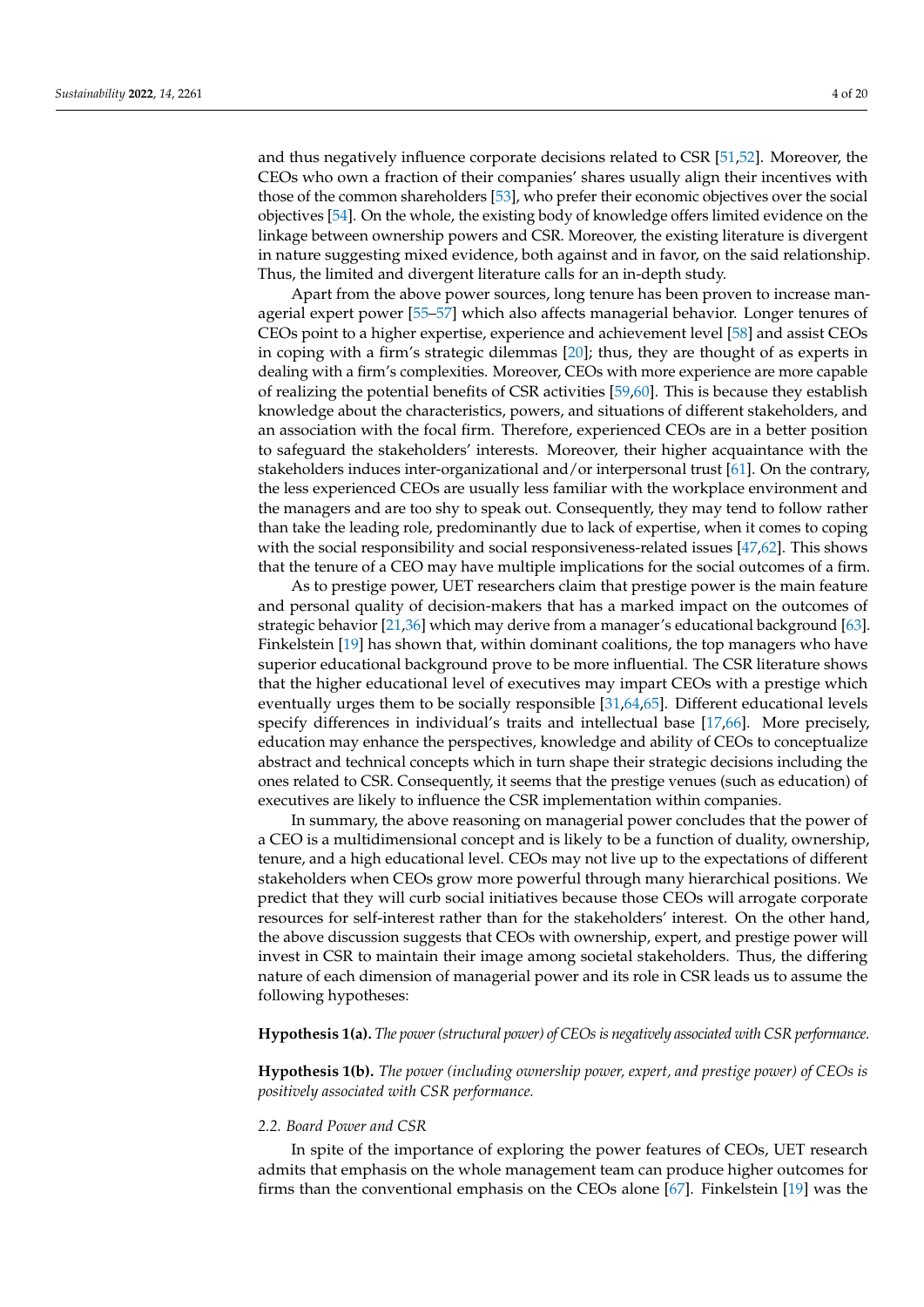first to demonstrate that the power venues of an entire management team are more likely to affect strategic actions when differing amounts of the power of team members are concerned. His methodology for assessing managerial power reminds us that strategic actions (e.g., CSR policies) should not be determined only by the power characteristics of CEOs but also by other decision makers such as the board of directors and shareholders.

The board of directors is the main internal mechanism supervising the management and the implementation of regulations [\[68\]](#page-18-2). Boards can influence corporate governance, social behavior, and a firm's operating efficiency [\[69\]](#page-18-3). Board size is one of the main characteristics that puts considerable pressure on the efficacy of the board's supervision role, since a large board can have more expertise, information, and viewpoints from various sources. When directors are large in number they can be more powerful when controlling the supremacy of influential managers (i.e., CEOs), leaving them as the less dominant figures [\[70,](#page-18-4)[71\]](#page-18-5). Besides, larger boards can be more conducive to better participation and are supposed to be more efficient at supervising corporate management, resulting in effective decision making [\[72\]](#page-18-6). Because of their larger size, boards may benefit from smooth communication and mutual coordination, as well as better commitment of the members [\[73](#page-18-7)[,74\]](#page-18-8), which in turn strengthens the firm's belief in the value of CSR [\[75,](#page-18-9)[76\]](#page-18-10). To sum up, the long-term outcomes of CSR are easier to achieve for the firms working under larger boards.

Independence is the most explored attribute of the board. Independent directors have monitoring power de jure [\[77\]](#page-18-11), and their presence is vital to monitor strategic behavior [\[53](#page-17-18)[,78\]](#page-18-12). Further, the anecdotal evidence suggest that the independent status of independent directors from top executives strengthens their monitoring power [\[12,](#page-16-11)[79\]](#page-18-13). Moreover, generally they have a higher inclination towards compliance with the rules and the ethical conduct of the firm [\[47,](#page-17-12)[80\]](#page-18-14). Consequently, such directors sensibly meet the needs of society [\[81\]](#page-18-15) and are more concerned about the firm's ethical aspects than inside directors [\[82\]](#page-18-16). Furthermore, most of the independent directors prefer a higher degree of voluntary disclosures and transparency [\[43](#page-17-8)[,83,](#page-18-17)[84\]](#page-18-18). Building upon these notions, it can be concluded that the presence of a higher fraction of independent directors on a firm's board will result in comparatively efficient monitoring and control of management affairs that will significantly enhance the firm's chances of becoming involved in CSR activities.

In addition to the attribute of monitoring, the board's political connection is also considered crucial to influence organizational social behavior [\[85\]](#page-18-19), especially in emerging economies such as China [\[86\]](#page-18-20). One of major arguments regarding this is that a top manager's political connection makes them more powerful [\[87\]](#page-18-21) and enables them to promulgate government policies [\[88\]](#page-18-22). Moreover, such boards are more liable to government since their firms usually enjoy relaxations and preferential treatments in several ways such as: relaxation in regulatory oversight, lighter taxation, privileged treatment by state owned enterprises (e.g., raw material suppliers or banks), and preference in the allotment of government contracts, etc. [\[89](#page-18-23)[–91\]](#page-18-24). Specifically, larger boards with political connections can approach important information related to social policies and make decisions about social investment using political power [\[92\]](#page-18-25), as well as enjoy a high institutional back up [\[93](#page-18-26)[,94\]](#page-18-27), which may also enhance the CSR performance of companies.

Given that boards of directors are major players in corporate governance, their power dimensions can be determined to have significant influence on CSR, which leads to the following hypotheses.

**Hypothesis 2.** *The board's power (including the supervision and monitoring of the directors and political power) is positively associated with CSR performance.*

# *2.3. Shareholdes Power and CSR*

A critical source of pressure that the top management face regarding social and ethical issues is the presence of the largest shareholders [\[95\]](#page-18-28). Shareholders are the salient stakeholders due to their legitimacy and power, and they create urgent issues [\[96\]](#page-18-29). The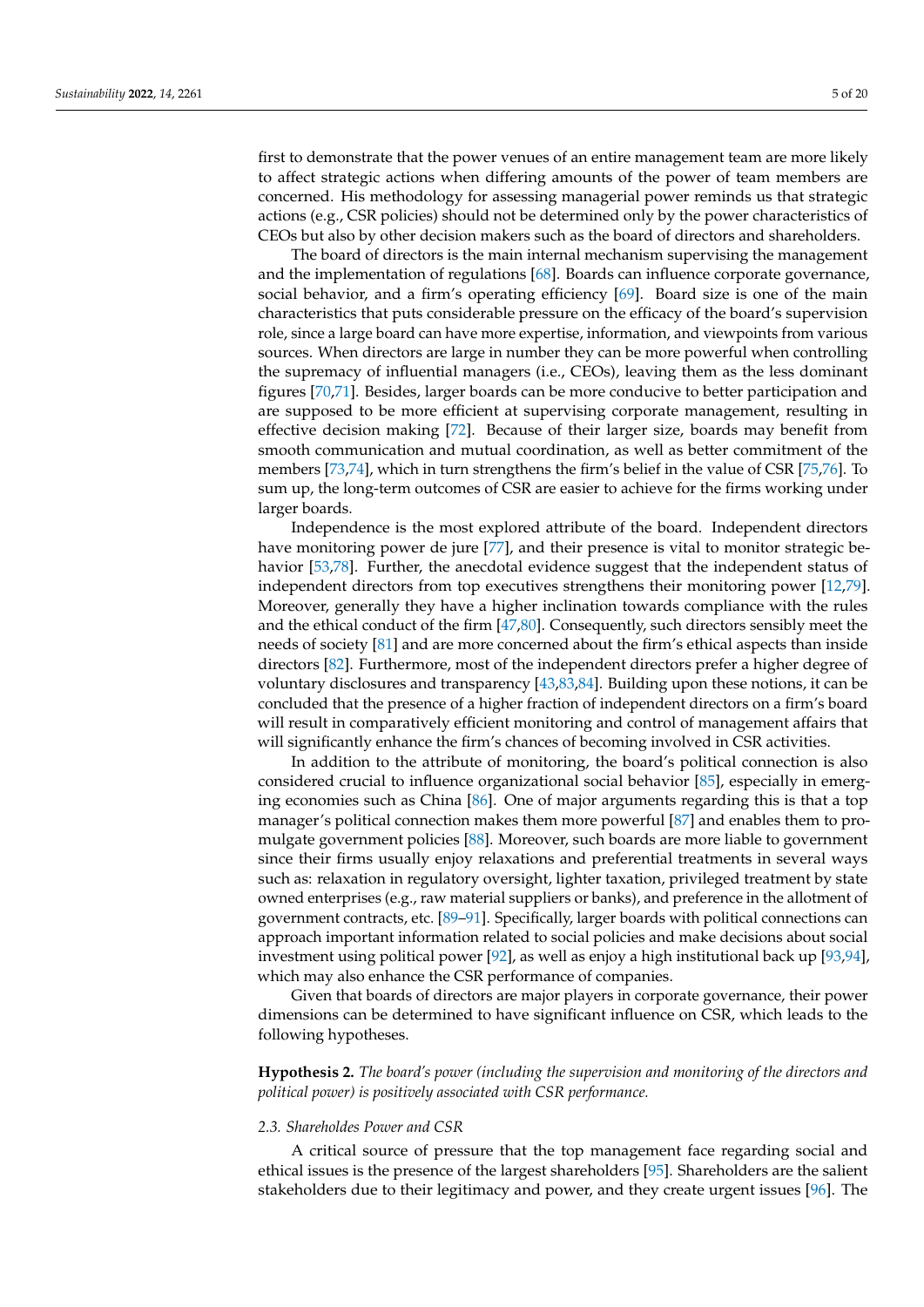largest shareholders maintain such mechanisms through which they raise their voice to obtain formal responses from the top management [\[97\]](#page-18-30). However, it is very likely that large controlling shareholders may use their power to expropriate wealth from minority shareholders. When controlling shareholders take full control of corporate boards and management teams, it is difficult for internal corporate governance to work effectively which may affect a company's commitment to stakeholders, such as employees, customers, suppliers, and communities.

As to their role in CSR, their ability to expropriate the minority shareholders' resources may result in corporate decisions that are not complaint with CSR because their tendency towards entrenchment generally increases with an increase in power. Such entrenchments may induce a conflict of interest among the minority and large shareholders which ultimately leads to a lower CSR performance [\[98\]](#page-18-31). Furthermore, the shareholders view suggests that the basic purpose of a firm is the realization of the shareholders' ends provided that these are legitimate and essentially non-deceiving. Practically, those ends are nearly always to extract private benefits (profit maximization) [\[54](#page-17-19)[,99\]](#page-18-32) since CSR is driven primarily by political and social factors rather than economic considerations. In such a case, engaging in CSR may harm the interest of shareholders, and thus they are supposed to be less prone to CSR. Overall, this discussion leads us to make the following prediction.

**Hypothesis 3.** *The largest shareholders' power is negatively associated with CSR performance.*

## **3. Methodology**

# *3.1. Sample*

This study used a panel sample from Chinese listed firms. The secondary data, spanning from 2010 to 2018, was collected from the China Stock Market and Accounting Research (CSMAR) database for the estimation of the study variables. On the other hand, the CSR ratings were obtained from the Rankin's agency. The data obtained from these databases were merged after eliminating the missing firm-year observations of the study variables. Moreover, following Reimsbach, et al. [\[100\]](#page-19-0) and Zeng, et al. [\[101\]](#page-19-1), the firm-year observations of the firms with H and B-shares were excluded. These observations were dropped because such firms are regulated by overseas rules and regulations. Consequently, the characteristics and nature of these firms are distinct from those of the Chinese Ashare listed firms. Similarly, the financial firms were also excluded due to their different ownership structures, rules and regulations, and accounting standards. The initial sample of A-share listed firms contained 10,524 firm-year observations. However, after dropping the observations of missing values for the study's variables, we applied a final sample of 9774 firm-year observations.

# *3.2. Measures*

# <span id="page-5-0"></span>3.2.1. Dependent Variable

The Corporate Social Responsibility (CSR) performance was used as a dependent variable. It was measured on the basis of the CSR score of the Rankin (RKS) agency (an independent agency established in China). Following the approach of the Global Reporting Initiative (GRI), RKS computed a composite CSR score for all listed Chinese firms using 70 indicators from the CSR reports. These indicators were classified into three evaluation groups: (i) overall evaluation items, (ii) technical evaluation items, and (iii) content evaluation items.

The overall evaluation covered 14 items (having 30% weighted average) that predominantly focused on the CSR-related strategies of the firm, the extent and innovativeness of the firm's social activities, and the external audit evaluations. The technical evaluation, on the other hand, covered 11 items (having 20% weighted average) that focused the availability, clarity, and consistency of the CSR information. The content evaluation covered 45 items (having 50% weighted average) that mainly focused on the special metrics of economic, social, and environmental performance and the role of leadership and the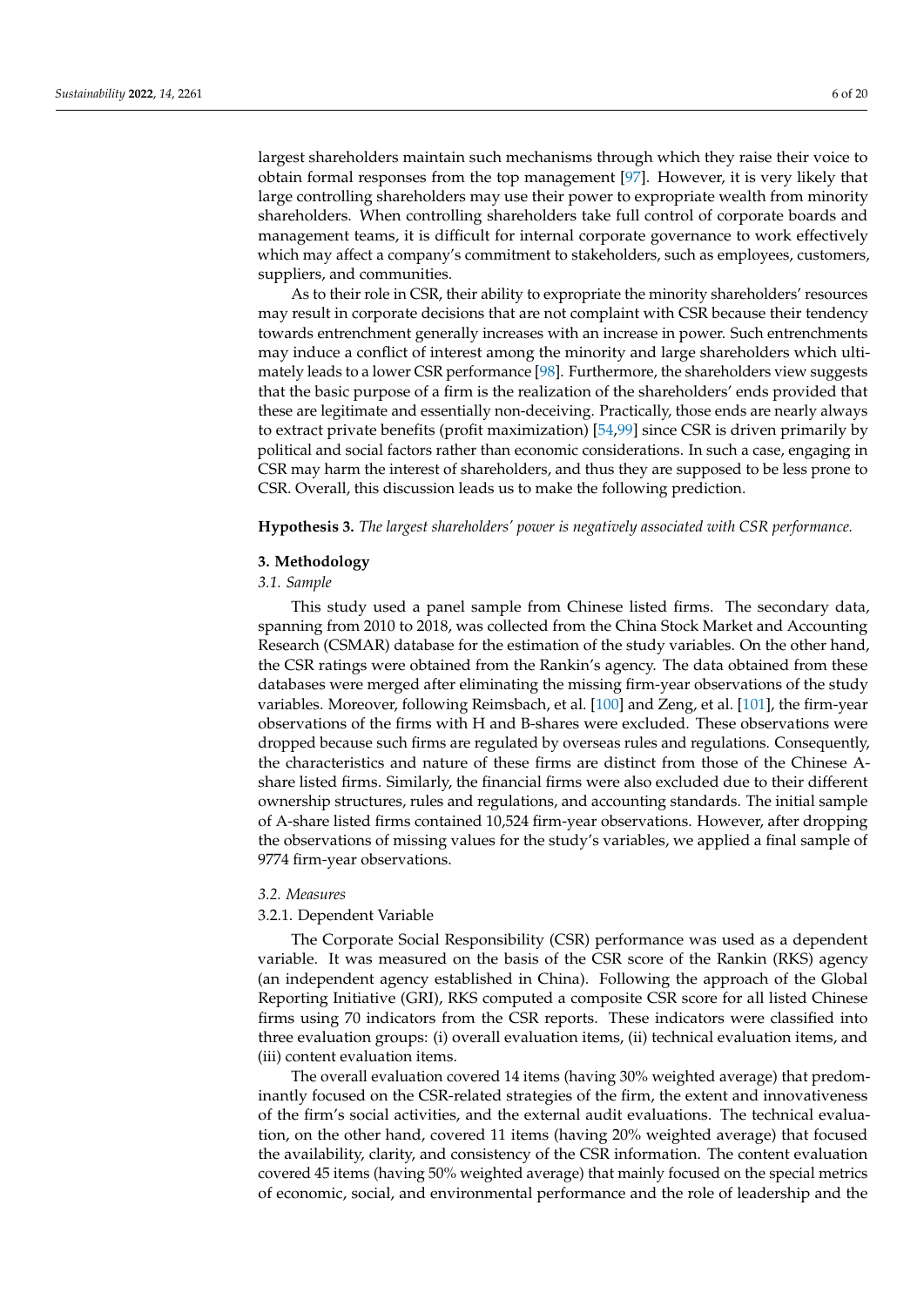organizational system in implementing CSR. The total CSR score was computed using the weighted average scores of the three sub-groups. The total score ranged between 0 and 100, where a high score represented a superior performance in terms of the constitutions in CSR. The RKS CSR dataset has been used and validated by the prior studies [\[81](#page-18-15)[,85](#page-18-19)[,102\]](#page-19-2).

## <span id="page-6-0"></span>3.2.2. Independent Variables

Management control corporate social behavior, and social policies are influenced by the various sources of management power. Therefore, motivated by the methodology used for power classification by Chai and Sikandar Mirza [\[11\]](#page-16-10), Finkelstein [\[19\]](#page-16-18), Wang and Liu [\[103\]](#page-19-3), we used an appropriate measurement of power for best representation of an individual's ability to have an influence on CSR., and divided the different power dimensions into three groups.

(1) CEO's power: (i) Structural power (SP); Such a power in an organization is fundamentally determined by its hierarchical structure. Hence, we used a dummy variable for structural power which took a value of 1 as if the Chief Executive Officer (C.E.O.) and chairman of the board of directors were the same person and 0 otherwise. (ii) Ownership power (OP); CEOs possessing shares are more powerful since they are representative of shareholders and management. Ownership power was equal to 1 if a CEO's equity ownership was more than the sample average and 0 otherwise. (iii) Expert power (EP); EP points to the manager's capability to manage a firm in a complex environment effectively. We measured this construct as a CEO's tenure by taking a value of 1 if the tenure of a CEO was longer than the sample average and 0 otherwise. (iv) Prestige power (PP); PP was measured as a CEO's highest educational degree because with a high level of education, they are perceived to have a high level of prestige. We assigned a value of 5 if CEO had a doctoratee, 4 for a master's degree, 3 for a bachelor's degree, 2 for an intermediate level, and 1 for high schooling.

(2) Power accumulated by a board: (i) Board supervision power (BP); the supervision power of the board of directors was measured according to the size of the board. The board can play its supervisory role more efficiently if the size of the board is comparatively large. Hence, we used a dummy variable for BP, which took a value of 1 if the number of the directors on the board was greater than the sample average of directors and 0 otherwise. (ii) Independent director's monitoring power (MP); MP refers to the capability of independent directors to monitor management behavior independently. The larger the number of independent directors on the board, the more powerful they will be; thus, we created a dummy for MP by assigning value of 1 if the number of independent directors was greater than the industry average and 0 otherwise. (iii) The board's political power (B\_PP); political power is one of essential determinants of CSR in emerging economies (i.e., China) because most of firm's directors are appointed by a political setup that exerts influence over corporate social policies by using political support. Hence, we used a dummy variable for B\_PP, which took a value of 1 if the number of politically connected directors in a firm was greater than the industry average and 0 otherwise.

(3) Shareholder's power (Holders\_P); the largest shareholder has more impetus to participate in a firm's decision making; thus, we measured shareholders' power as (the shareholding ratio of the first largest shareholder over the sum of the shareholding ratio of the second and third largest shareholders).

# 3.2.3. Control Variables

Besides the sources of managerial power, there are various factors which are known to affect CSR that have been established in the literature. For instance, we controlled for the manager's age (Age), as older managers are considered more experienced to make important decisions related to CSR [\[47\]](#page-17-12). The equity ownership by board members may also persuade the firm to engage in social objectives to build the firm's reputation, so we controlled for board ownership (B\_Own), which equaled the proportion of shares owned by board members. Further, previous research has contended that the size of the firm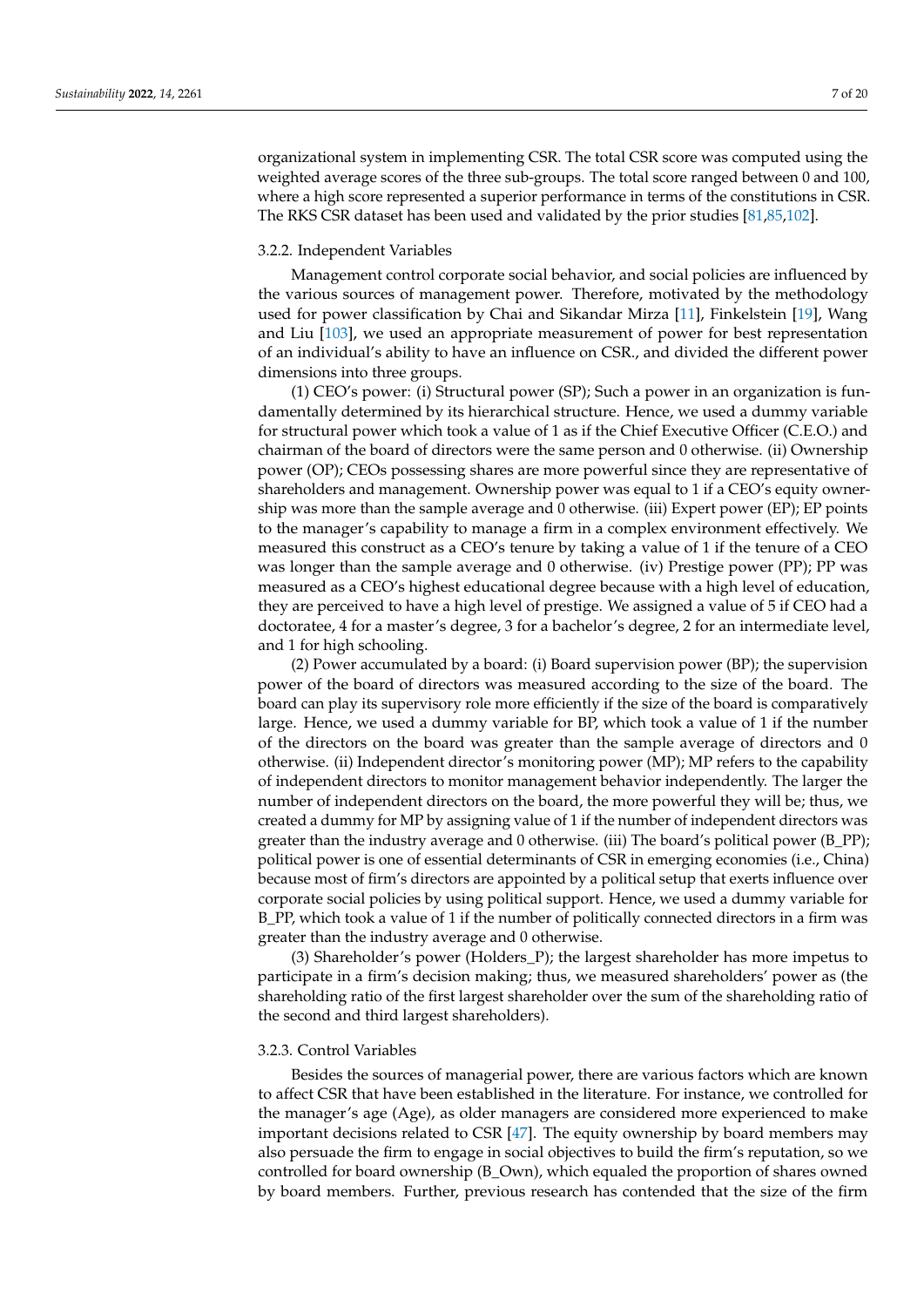(i.e., small and medium sizes of firms) matters for corporate social outcomes [\[104\]](#page-19-4). Some evidence has established that larger and profitable firms have sufficient resources to invest in CSR [\[105\]](#page-19-5). Therefore, we controlled for firm size (F\_Size) which was measured by the natural log of assets, growth (Grow), estimated by change in total assets, and return on assets (ROA) measured as net profit divided by total assets. It has previously been noted that older firms tend to take less part in social responsibilities than younger firms do [\[85](#page-18-19)[,102\]](#page-19-2); thus, our study added firm age (F\_Age) estimated as the total years since the firm was established. Similarly, firms under financial stress may also behave differently and are more likely to reduce CSR to save resources. Thus, the ratio of total debt to total assets was used to control for firm leverage. Moreover, we considered the book to market value of shareholders' equity (BTMA) to estimate the effect of growth opportunities [\[106\]](#page-19-6).

#### *3.3. Descriptive Statistics and Pairwise Correlation*

Table [1](#page-7-0) highlights the descriptive statistics of this study's variables with 9774 firm-year observations. The summary of statistics shows that CSR ratings varied from 0 to 90.84. The average CSR rating was 29.707 with the standard deviation of 19.023, which is indicative of substantial variations in CSR scores across Chinese firms.

Concerning power's variables, the average of SP (0.253) showed that on average, 25% of the sample firms had CEOs with structural power that maintained a dual hierarchical position. The mean of OP (0.42) shows that 42% of CEOs hold ownership greater than the sample average. The mean of EP was (0.452), confirming that 45% of the CEOs in the sample firms acquired expert power by staying on in jobs for longer than the sample average. The mean of PP (3.523) specifies that on average, CEOs hold a Master's degree. Regarding the other sources of power, the mean of BP (0.59) shows that 59% firms have a board size larger than the sample average representing the board's supervision power. Besides, the mean values of MP and B\_PP scored an average value of (0.421) and (0.452), which indicates that 42% and 45% firms have boards with independent directors that hold monitoring power and political power (respectively). Moreover, Holders\_P secured a mean value of (8.107), demonstrating that on average, the first largest shareholders kept a ownership that was 8 times larger than the sum of the share ownership of the second and third largest shareholders in a firm, which highlights their power in decision making. The descriptive statistics of some power variables from which we originally created dummy variables (OP, EP, BP, MP, B\_PP) are given in Appendix [A](#page-15-0) (Table [A1\)](#page-15-1).

| Max    |
|--------|
| 90.84  |
|        |
|        |
|        |
|        |
|        |
|        |
|        |
| 50.444 |
| 66     |
| 0.892  |
| 3.35   |
| 64.697 |
| 22.005 |
| 26     |
| 16.545 |
| 1.464  |
|        |

<span id="page-7-0"></span>Table 1. Descriptive Statistics (N = 9774).

Table [2](#page-8-0) shows the results of the pairwise correlation for all variables. The correlation's results provide preliminary support to the main claim of this study by showing that all power sources are positively correlated to CSR except structural power (SP) and shareholder's power (Holders\_P). Overall, this initially recommends that SP and Holders\_P may deter corporate social objectives.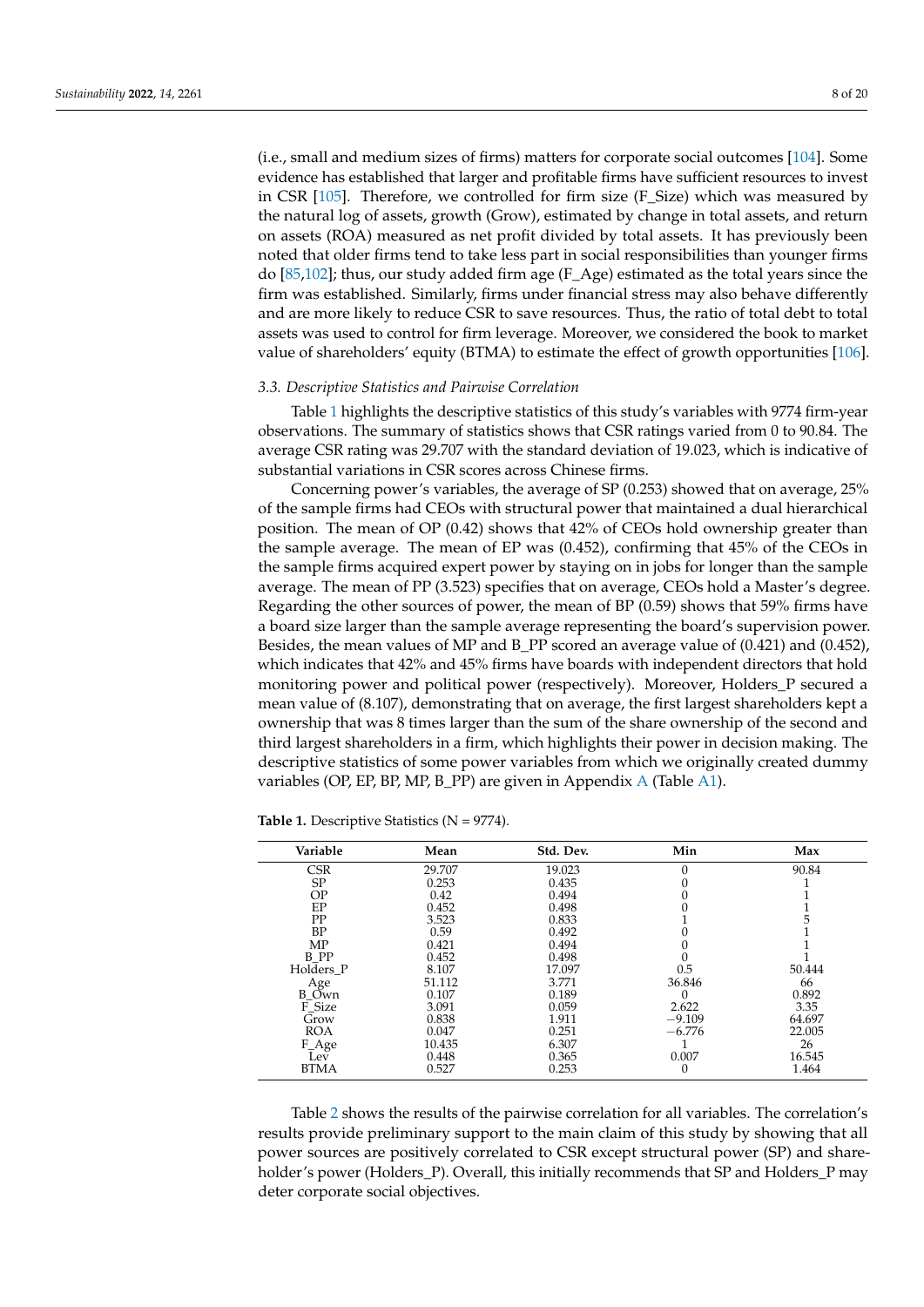| Variables       | (1)       | (2)       | (3)       | (4)      | (5)       | (6)       | (7)      | (8)       | (9)       | (10)      | (11)      | (12)      | (13)      | (14)      | (15)     | (16)  | (17)  |
|-----------------|-----------|-----------|-----------|----------|-----------|-----------|----------|-----------|-----------|-----------|-----------|-----------|-----------|-----------|----------|-------|-------|
| $(1)$ CSR       | 1.000     |           |           |          |           |           |          |           |           |           |           |           |           |           |          |       |       |
| $(2)$ SP        | $-0.087*$ | 1.000     |           |          |           |           |          |           |           |           |           |           |           |           |          |       |       |
| $(3)$ OP        | $0.016*$  | $0.231*$  | 1.000     |          |           |           |          |           |           |           |           |           |           |           |          |       |       |
| $(4)$ EP        | $0.059*$  | $0.080*$  | $0.164*$  | 1.000    |           |           |          |           |           |           |           |           |           |           |          |       |       |
| $(5)$ PP        | $0.135*$  | $-0.032*$ | $-0.070$  | 0.020    | 1.000     |           |          |           |           |           |           |           |           |           |          |       |       |
| $(6)$ BP        | $0.041*$  | $0.083*$  | $0.082*$  | $0.073*$ | $-0.077*$ | 1.000     |          |           |           |           |           |           |           |           |          |       |       |
| (7) MP          | $0.075*$  | $-0.052*$ | $-0.043$  | $-0.034$ | $0.077*$  | $-0.649*$ | 1.000    |           |           |           |           |           |           |           |          |       |       |
| $(8)$ B PP      | $0.056*$  | $-0.023*$ | $-0.007$  | 0.001    | $0.061*$  | $-0.214*$ | $0.224*$ | 1.000     |           |           |           |           |           |           |          |       |       |
| $(9)$ Holders_I | $-0.029$  | $-0.098*$ | $-0.153*$ | $-0.022$ | $0.033*$  | $-0.017$  | 0.019    | $-0.012$  | 1.000     |           |           |           |           |           |          |       |       |
| $(10)$ Age      | $0.103*$  | $-0.106*$ | $-0.087*$ | $0.047*$ | $0.097*$  | $-0.064$  | $0.128*$ | $0.178*$  | $0.073*$  | 1.000     |           |           |           |           |          |       |       |
| $(11)$ B_Own    | $-0.095$  | $0.264*$  | $0.493*$  | $0.026*$ | $-0.143*$ | $0.126*$  | $-0.075$ | $-0.069*$ | $-0.167*$ | $-0.196$  | 1.000     |           |           |           |          |       |       |
| $(12)$ F_Size   | $0.394*$  | $-0.172*$ | $-0.105*$ | 0.006    | $0.175*$  | $-0.165*$ | $0.181*$ | $0.147*$  | $0.138*$  | $0.297*$  | $-0.297*$ | 1.000     |           |           |          |       |       |
| $(13)$ Grow     | 0.006     | $0.050*$  | $0.038*$  | $-0.053$ | $-0.007$  | $-0.023$  | $0.024*$ | 0.013     | $-0.055*$ | $-0.062*$ | $0.059*$  | $0.041*$  | 1.000     |           |          |       |       |
| $(14)$ ROA      | $0.056*$  | $0.025*$  | $0.021*$  | 0.000    | $-0.007$  | 0.012     | $-0.008$ | $-0.008$  | $-0.018$  | $-0.021$  | $0.024*$  | $-0.028*$ | 0.019     | 1.000     |          |       |       |
| $(15)$ F_Age    | $0.061*$  | $-0.228*$ | $-0.349*$ | $-0.022$ | $0.116*$  | $-0.083*$ | $0.062*$ | 0.003     | $0.170*$  | $0.144*$  | $-0.554$  | $0.265*$  | $-0.047*$ | $-0.024*$ | 1.000    |       |       |
| $(16)$ Lev      | $-0.002$  | $-0.091*$ | $-0.149$  | $-0.028$ | $0.051*$  | $-0.070*$ | $0.060*$ | $0.028*$  | $0.063*$  | $0.036*$  | $-0.228$  | $0.191*$  | 0.018     | $-0.160*$ | $0.271*$ | 1.000 |       |
| $(17)$ Grow_Opp | $0.188*$  | $-0.166*$ | $-0.153*$ | 0.001    | $0.055*$  | $-0.110*$ | $0.091*$ | $0.099*$  | $0.162*$  | $0.174*$  | $-0.278$  | $0.627*$  | $-0.071$  | $-0.077$  | 0.240    | 0.232 | 1.000 |

<span id="page-8-0"></span>\* indicates significance level at 5%.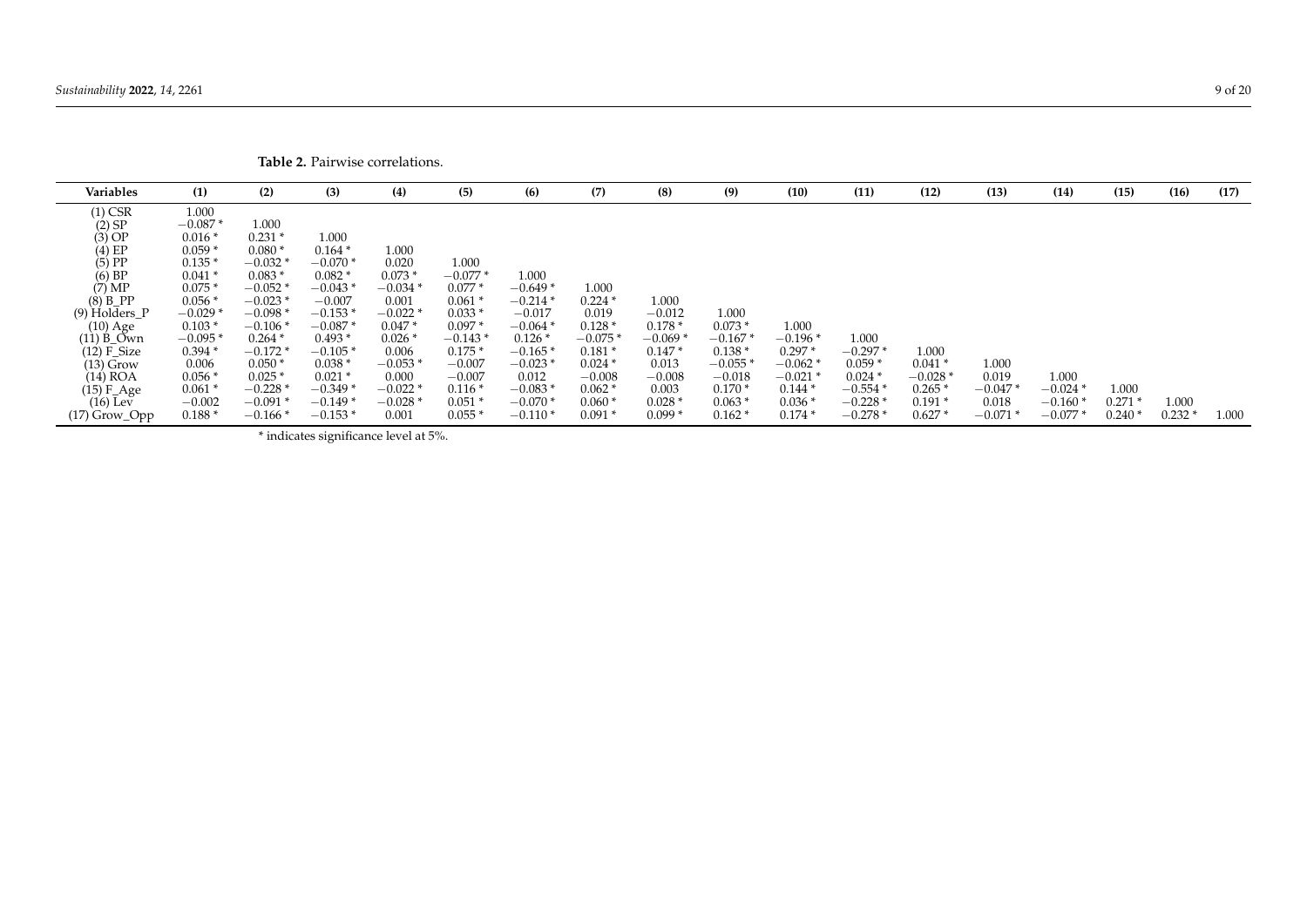#### *3.4. Empirical Model*

As this study used panel data, we applied the Ordinary Least Square (OLS) technique as a baseline method to estimate the effect of the heterogeneous dimensions of power on CSR. However, the one of limitation of OLS model is that it does not account for omitted factors. In such a case, one may argue that the estimated outcomes may not necessarily be due to power dimensions, they can be due to time-invariant factors. To address this bias, we also estimated the fixed effect model to validate the baseline estimations. In addition, we also utilized the Two Stage Least Square (2-SLS) method and propensity score matching technique as an appropriate remedy to tackle possible endogeneity issues.

We employed the following equation using the OLS model to investigate the link between power heterogeneity and CSR:

$$
CSR_{it} = \alpha + \sum_{i=1}^{n} \beta_{n}Power_{it} + \sum_{i=1}^{n} \beta_{n}Control_{it} + \varepsilon_{it}
$$
 (1)

As illustrated in Sections [3.2.1](#page-5-0) and [3.2.2,](#page-6-0) CSR denotes the social performance measured by Rankin's CSR ratings and Power represents different sources of managerial power accumulated by CEOs and organizations. In addition to power variables, Control indicates different firm-level factors associated with CSR.

# **4. Results and Discussion**

# *4.1. Main Regression Analysis of the Power of CEOs*

Table [3](#page-10-0) reports the estimation results of different types of power accumulated by top managers (CEOs) themselves. Model 1 presents the results for the structural power (SP) of CEOs in which the coefficient on SP ( $\beta$  = -0.850,  $p$  < 0.05) declares a negative and significant relationship with CSR. This confirms that CEOs with structural power (dual hierarchical position) devote less attention to social responsibilities. Model 2 highlights that the coefficient value of ownership power (OP) is positive and highly significant ( $\beta$  = 2.220, *p* < 0.01), suggesting that CEOs through ownership power may positively influence CSR performance. Similarly, the statistically significant and positive coefficient on expert power (EP) (β = 1.909, *p* < 0.01) in Model 3 suggests a positive association of EP with CSR. It submits that a longer tenure may enhance the expertise and abilities of CEOs to evaluate the benefits of being socially responsible. Finally, Model 4 shows the results for prestige power (PP), showing that PP is significantly and positively (β = 0.878, *p* < 0.01) related to corporate social performance, which confirms that high educational careers encourage CEOs to behave in socially responsible manner.

Overall, these findings advocate that firms wherein CEOs maintain structural power may show a lower level of social performance to satisfy a wider range of stakeholder interest. The prior finance literature has demonstrated that weaker corporate governance and agency conflicts primarily result from the dual job status of CEOs, which leads to undesirable outcomes [\[45](#page-17-10)[,107\]](#page-19-7). Our findings also suggest that CEOs with ownership power, expert power, and prestige power demonstrate a high level of CSR performance. The possible reason could be that CEOs with such powers care much more about their reputation and future career opportunities. However, among the various important channels that powerful and entrenched CEOs can utilize, CSR activities may play significant role in building their career and reputation.

**Table 3.** OLS regression analysis of the power dimensions of CEOs (*n* = 9774).

| Variables | Model 1                  | Model 2               | Model 3               | Model 4 |
|-----------|--------------------------|-----------------------|-----------------------|---------|
| SP        | $-0.850**$<br>$(-2.106)$ |                       |                       |         |
| ΟP        |                          | $2.220***$<br>(5.623) |                       |         |
| EP        |                          |                       | $1.909***$<br>(5.691) |         |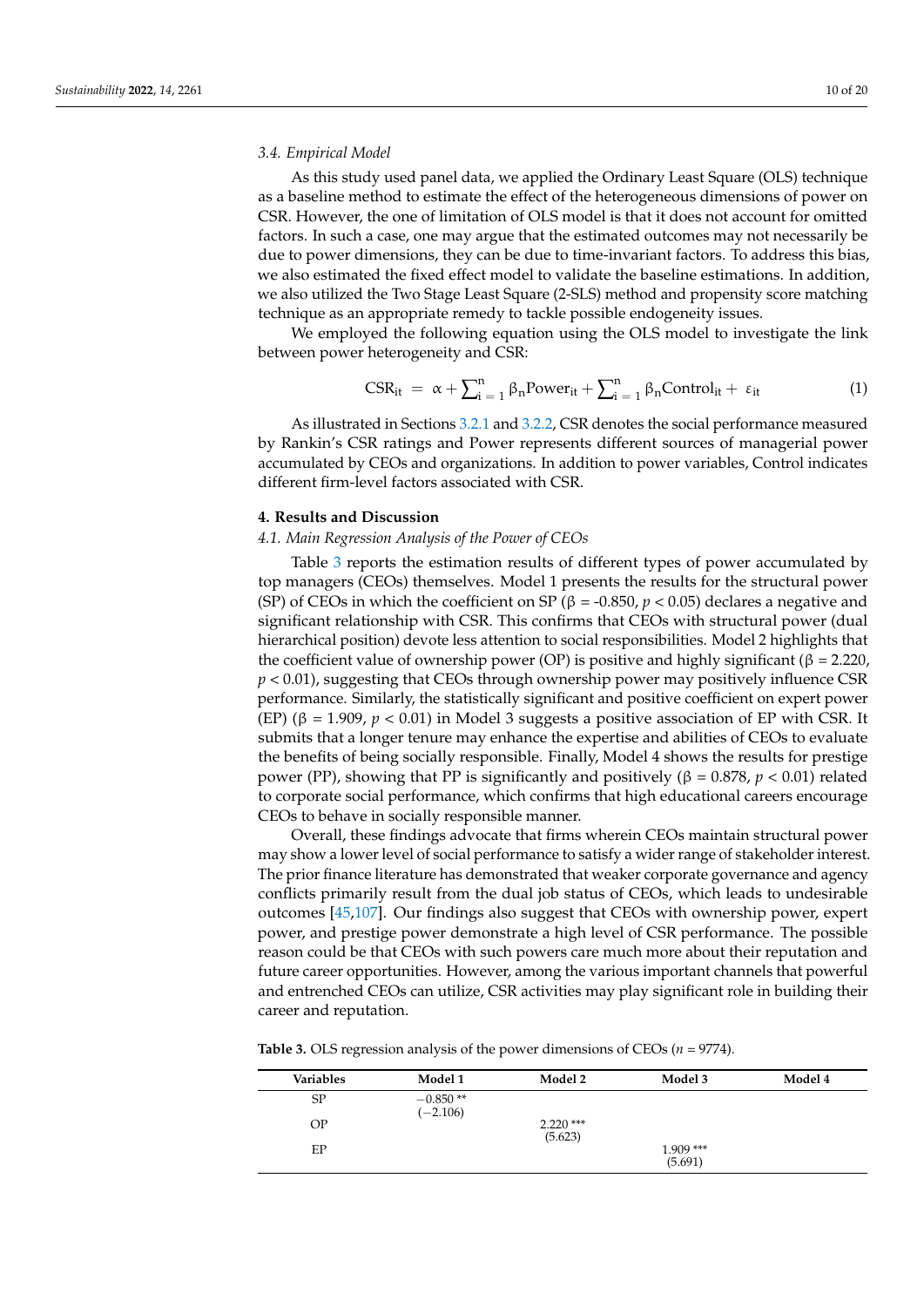| Variables  | Model 1                       | Model 2              | Model 3              | Model 4              |
|------------|-------------------------------|----------------------|----------------------|----------------------|
| PP         |                               |                      |                      | $0.878***$           |
|            |                               |                      |                      | (3.356)              |
| Age        | 0.050                         | 0.054                | 0.041                | 0.119                |
|            | (1.039)                       | (1.126)              | (0.860)              | (1.531)              |
| B Own      | $1.981*$                      | $0.796*$             | $1.552*$             | 3.899 ***            |
|            | (1.760)                       | (1.663)              | (1.910)              | (3.120)              |
| F-Size     | 188.656***                    | 186.884 ***          | 188.689***           | 195.485***           |
|            | (45.039)                      | (44.533)             | (45.146)             | (36.293)             |
| Grow       | $-0.315$ ***                  | $-0.324$ ***         | $-0.296$ ***         | $-0.243**$           |
|            | $(-3.532)$                    | $(-3.646)$           | $(-3.328)$           | $(-2.027)$           |
| <b>ROA</b> | $3.074$ ***                   | $3.047***$           | $3.064$ ***          | $2.609***$           |
|            | (4.561)                       | (4.529)              | (4.553)              | (3.699)              |
| F_Age      | $-0.032$                      | $-0.004$             | $-0.023$             | 0.051                |
|            | $(-0.929)$                    | $(-0.104)$           | $(-0.685)$           | (1.160)              |
| Lev        | $-3.033$ ***                  | $-2.966$ ***         | $-2.986$ ***         | $-4.578$ ***         |
|            | $(-6.121)$                    | $(-5.992)$           | $(-6.034)$           | $(-6.956)$           |
| Grow_Opp   | $-19.990$ ***                 | $-19.607$ ***        | $-19.890$ ***        | $-21.843$ ***        |
|            | $(-19.319)$<br>$-548.147$ *** | $(-18.953)$          | $(-19.256)$          | $(-16.659)$          |
| Constant   |                               | $-544.151$ ***       | $-548.923$ ***       | $-575.496$ ***       |
|            | $(-43.979)$<br>0.254          | $(-43.659)$<br>0.256 | $(-44.180)$<br>0.256 | $(-36.237)$<br>0.279 |
| R-squared  |                               | Yes                  | Yes                  | Yes                  |
| Industry   | Yes<br>Yes                    | Yes                  | Yes                  | Yes                  |
| Year       |                               |                      |                      |                      |

<span id="page-10-0"></span>**Table 3.** *Cont.*

Note: This table highlights the findings for the power dimensions of CEOs'. SP, OP, EP, and PP indicate structural, ownership, expert, and prestige power, respectively. \*, \*\*, \*\*\* show 10%, 5%, and 1% significance levels, respectively.

#### *4.2. Main Regression Analysis of Board Power and the Largest Shareholder's Power*

Table [4](#page-11-0) reports the analysis of the power sources assumed by an organization. Model 1 in Table [4](#page-11-0) tests the relationship between a board's supervision power (BP) and CSR performance, highlighting that board supervision power significantly and positively ( $(\beta = 0.901)$ , *p* < 0.01) affects social performance. The coefficient of the monitoring power of independent directors (MP) also has a positive and significant (β = 0.716, *p* < 0.05) influence on CSR. It seems that a greater number of independent directors increases their monitoring power in a firm within which they effectively monitor corporate social behavior. Similarly, the coefficient of the board's political power (B\_PP) confirms that B\_PP generates a positive impact (β = 0.623, *p* < 0.10) on CSR.

However, Model 4 represents the findings of the largest shareholder's power (Holders\_P) showing that it has a negative effect on CSR. The negative coefficient on Holders\_P (β = −0.024, *p* < 0.05) is statistically significant at a 5% level of significance. This negative relationship may imply that it is very likely that the largest controlling shareholders may use their power to exploit the corporate resources for private interest rather than for broader social objectives.

Our findings on the power dimensions of the board suggest that the board's power variables including the board's supervision power, monitoring power, and political power are beneficial to achieve broader social objectives. In particular, boards that are formed of a larger number of directors have greater communication and supervision power (BP) [\[72](#page-18-6)[,73\]](#page-18-7), which leads to better governance according to society's expectations. Therefore our results show that board supervision power (BP) contributes towards corporate social agendas and thus improves CSR performance. As to monitoring power (MP), it must be documented that a higher representation of independent directors boosts their monitoring power which signals the fulfillment of stakeholders' demands. Highly independent boards with monitoring power effectively control management decisions by exercising greater surveillance that may also influence CSR performance. Similarly, a higher presence of politically connected directors on a board indicates a superior power (B\_PP) to reflect state policies (i.e., CSR policies), especially in an economy with a socialist tradition such as China [\[85](#page-18-19)[,108\]](#page-19-8). This is because the government provides strong backup to politically connected firms, but in return, such firms have to comply with government rules and regulations in general and ensure CSR objectives in particular.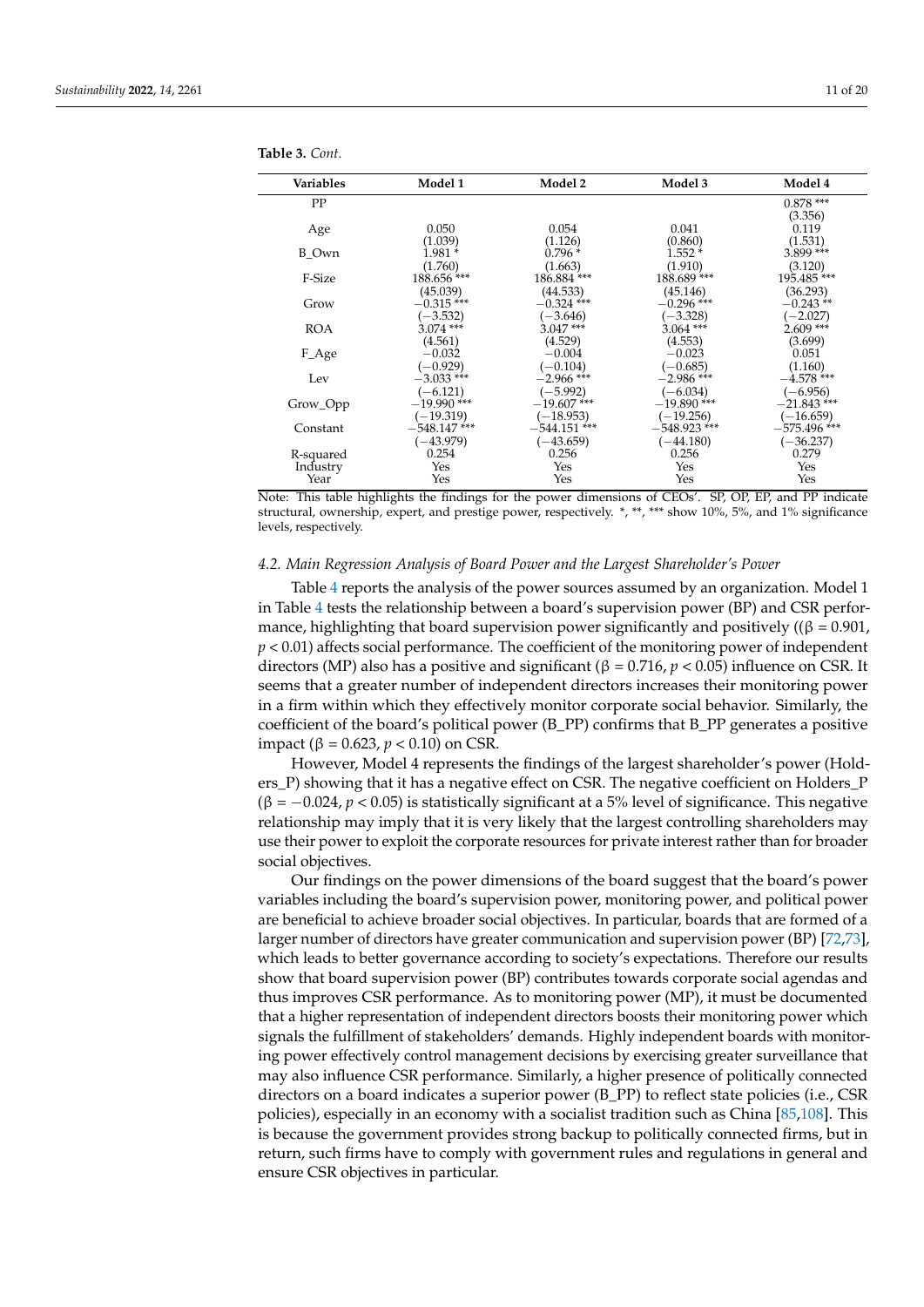Moreover, our findings suggest that the largest shareholder's power (Holders\_P) can discourage CSR investment. This may be due to the fact that they retain dominant voting and decision-making power as compared to minor shareholders, who lack the legal coverage to affect managerial decisions. Hence, the largest ownership encourages shareholders to seek personal benefits [\[109](#page-19-9)[,110\]](#page-19-10) that negatively impacts the organization's commitment to social activities and thus can be detrimental to society at large.

|                  |                                   | <b>Board Power Dimensions</b> |                               | <b>Shareholder's Power</b>        |
|------------------|-----------------------------------|-------------------------------|-------------------------------|-----------------------------------|
| <b>Variables</b> | Model 1                           | Model 2                       | Model 3                       | Model 4                           |
| <b>BP</b>        | $0.901$ ***<br>(2.604)            |                               |                               |                                   |
| MP               |                                   | $0.716**$<br>(1.973)          |                               |                                   |
| $B$ PP           |                                   |                               | $0.623*$<br>(1.725)           |                                   |
| Holders P        |                                   |                               |                               | $-0.024$ **<br>$(-2.411)$         |
| Age              | 0.054<br>(1.145)                  | 0.242<br>(0.5044)             | 0.237<br>(0.544)              | 0.056<br>(1.176)                  |
| B Own            | $1.488**$<br>(1.991)              | $0.593$ ***<br>(4.843)        | $0.640***$<br>(4.706)         | $1.563*$<br>(1.698)               |
| F_Size           | 19.272 ***                        | 14.774 ***                    | $16.796$ ***                  | $18.253$ ***                      |
| Grow             | (45.175)<br>$-0.317$ ***          | (29.818)<br>$-0.039**$        | (30.100)<br>$-0.041**$        | (45.213)<br>$-0.331$ ***          |
| <b>ROA</b>       | $(-3.555)$<br>$3.049$ ***         | $(-2420)$<br>$4.159$ ***      | $(-2.437)$<br>$4.163***$      | $(-3.711)$<br>$3.041***$          |
| F_Age            | (4.525)<br>$-0.025$<br>$(-0.727)$ | (5.874)<br>0.002<br>(0.064)   | (5.880)<br>0.006<br>(0.180)   | (4.514)<br>$-0.019$<br>$(-0.541)$ |
| Lev              | $-2.997$ ***<br>$(-6.047)$        | $-3.403$ ***<br>$(-6.521)$    | $-3.375$ ***<br>$(-6.472)$    | $-3.049$ ***<br>$(-6.154)$        |
| Grow_Opp         | $-19.962$ ***<br>$(-19.300)$      | $-3.837$ ***<br>$(-4.022)$    | $-3.899$ ***<br>$(-4.083)$    | $-19.799$ ***<br>(–19.116)        |
| Constant         | $-554.110$ ***<br>$(-44.136)$     | $-511.498$ ***<br>$(-37.140)$ | $-519.439$ ***<br>$(-32.105)$ | $-550.346$ ***<br>$(-44.227)$     |
| R-squared        | 0.254                             | 0.275                         | 0.257                         | 0.254                             |
| Industry         | Yes                               | Yes                           | Yes                           | Yes                               |
| Year             | Yes                               | Yes                           | Yes                           | Yes                               |

<span id="page-11-0"></span>**Table 4.** OLS regression analysis of board power and shareholder's power (*n =* 9774).

Note: This table highlights the findings for the organizations' power dimensions. BP, MP, B\_PP, and Holders\_P suggest board supervision, monitoring, political, and shareholder power, respectively. \*, \*\*, \*\*\* show 10%, 5%, and 1% significance levels, respectively.

Regarding the control variables, we found that all variables had a significant impact on CSR except the manager's age (Age) and the firm age (F\_Age). In particular, B\_Own is positively associated with CSR as board owners face substantial pressure from the institutional environment. Similarly, firm size (F\_Size) and profitability (ROA) have a positive relationship with CSR because larger and more profitable firms obtain more attention from stakeholders. Moreover, such firms are considered resourceful to invest in CSR. Looking at other firm-level variables, our study found that a firm's growth (Grow), leverage (Lev), and growth opportunities (Grow\_Opp) have a negative impact on social performance. Particularly, the coefficient of Lev suggests that with a higher level of leverage, firms will be less likely to make an investment in CSR. Similarly, the higher growth opportunities may allow top management to be less resistant to societal demands, preferring the allocation of resources in profitable projects.

## *4.3. Endogeneity*

Our OLS model findings on the association of power sources and social performance may be biased due to possible endogeneity matters. To resolve such issues, this research used three alternative statistical approaches for the sake of checking the reliability and validity of our research findings.

First, following Conyon and He [\[111\]](#page-19-11), Luo, et al. [\[112\]](#page-19-12) and Ali, et al. [\[113\]](#page-19-13), we used fixed effects estimations to address the issue of unobserved factors. For example, one of the major issues in the estimation of panel datasets is the possibility of unobservable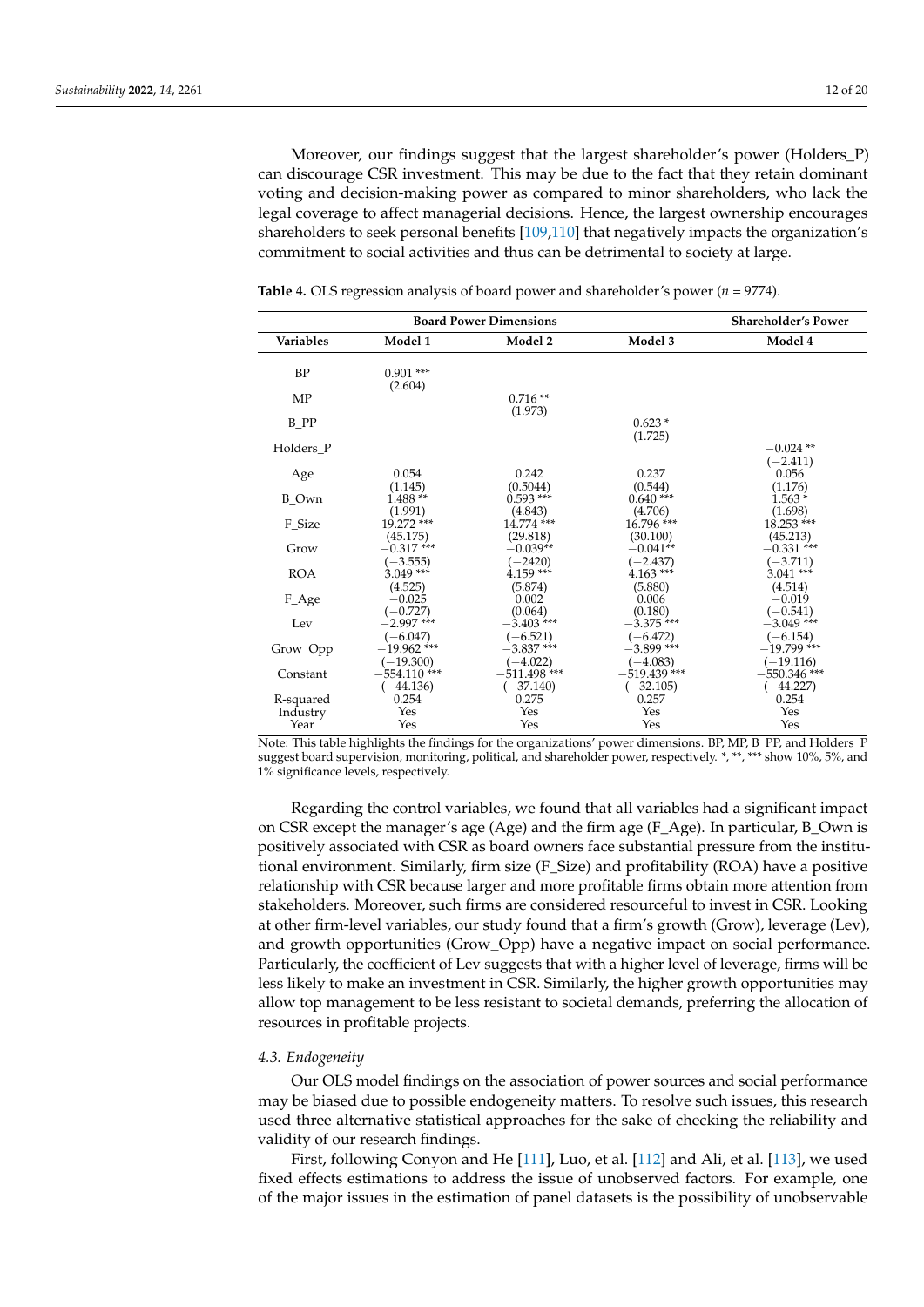time-invariant characteristics. In such a case, a fixed effects model has the advantage over other OLS estimations in terms of explicitly modeling features that are stable over time which may help in mitigating cross sectional variations.

However, Table [5](#page-12-0) highlights the results of the fixed effect models. Specifically, Column 1 of Table [5](#page-12-0) indicates that all the power sources of CEOs (OP, EP, and PP) are significantly and positively related to CSR except their structural power (SP) which shows a negative impact on CSR. Column 2 of Table [5](#page-12-0) shows the results for board power and shareholder's power, which indicate that an organization's power variables (including BP, MP, and B\_PP) positively influence CSR, but the shareholder's power (Holders-P) has a negative effect on CSR. Overall, the regression models using fixed effects provide results consistent with the baseline analysis, confirming that our conclusions were not affected by the omitted-variable bias.

| Column-1                    |                                        |                                    |                                    |                               |                               | Column-2                     |                              |                               |
|-----------------------------|----------------------------------------|------------------------------------|------------------------------------|-------------------------------|-------------------------------|------------------------------|------------------------------|-------------------------------|
| <b>CEO Power Dimensions</b> |                                        |                                    |                                    | <b>Board Power Dimensions</b> |                               |                              |                              | <b>Shareholder Power</b>      |
| <b>Variables</b>            | <b>SP</b>                              | <b>OP</b>                          | EP                                 | PP                            | <b>BP</b>                     | <b>MP</b>                    | <b>B</b> PP                  | Holders P                     |
| SP                          | $-0.889**$<br>$(-1.986)$               |                                    |                                    |                               |                               |                              |                              |                               |
| OP                          |                                        | $1.851***$<br>(4.125)              |                                    |                               |                               |                              |                              |                               |
| EP                          |                                        |                                    | $1.398***$<br>(4.035)              |                               |                               |                              |                              |                               |
| PP                          |                                        |                                    |                                    | $1.233***$<br>(4.003)         |                               |                              |                              |                               |
| <b>BP</b>                   |                                        |                                    |                                    |                               | $0.902**$                     |                              |                              |                               |
| <b>MP</b>                   |                                        |                                    |                                    |                               | (2.524)                       | $0.602*$<br>(1.678)          |                              |                               |
| B PP                        |                                        |                                    |                                    |                               |                               |                              | $0.639*$<br>(1.705)          |                               |
| Holders P                   |                                        |                                    |                                    |                               |                               |                              |                              | $-0.019*$                     |
| Age                         | 0.041                                  | 0.037                              | 0.029                              | $0.105*$                      | 0.045                         | $0.229$ ***                  | $0.222$ ***                  | $(-1.764)$<br>0.053           |
| <b>B_Own</b>                | (0.859)<br>$2.377**$                   | (0.783)<br>1.262                   | (0.615)<br>$2.187*$                | (1.722)<br>$5.116***$         | (0.943)<br>$2.270**$          | (4.597)<br>1.224             | (4.414)<br>1.208             | (1.106)<br>1.550              |
| F_Size                      | (2.095)<br>$18.185***$                 | (0.989)<br>$15.587$ <sup>***</sup> | (1.941)<br>$17.566$ <sup>***</sup> | (3.979)<br>$12.718***$        | (1.989)<br>$19.531$ ***       | (1.032)<br>$4.714***$        | (1.019)<br>$4.754$ ***       | (1.386)<br>18.105***          |
| Grow                        | (44.903)<br>$-0.309$ <sup>***</sup>    | (44.178)<br>$-0.309$ ***           | (44.808)<br>$-0.287$ ***           | (35.525)<br>$-0.207*$         | (44.970)<br>$-0.305$ ***      | (29.345)<br>0.053            | (29.785)<br>0.055            | (45.162)<br>$-0.330$ ***      |
| <b>ROA</b>                  | $(-3.472)$<br>$3.103***$               | $(-3.471)$<br>$3.040$ ***          | $(-3.231)$<br>$3.060$ ***          | $(-1.727)$<br>$2.665***$      | $(-3.426)$<br>$3.091$ ***     | (0.572)<br>$4.161***$        | (0.590)<br>$4.153***$        | $(-3.707)$<br>$3.043***$      |
| F_Age                       | (4.606)<br>$-0.040$                    | (4.522)<br>$-0.024$                | (4.551)<br>$-0.040$                | (3.782)<br>0.010              | (4.589)<br>$-0.046$           | (5.882)<br>$-0.016$          | (5.870)<br>$-0.009$          | (4.516)<br>$-0.022$           |
| Lev                         | $(-1.178)$<br>$-3.060$ ***             | $(-0.693)$<br>$-2.958$ ***         | $(-1.164)$<br>$-2.994$ ***         | (0.225)<br>$-4.628$ ***       | $(-1.331)$<br>$-3.009$ ***    | $(-0.433)$<br>$-3.365$ ***   | $(-0.246)$<br>$-3.388$ ***   | $(-0.645)$<br>$-3.046$ ***    |
| Grow_Opp                    | $(-6.176)$<br>$-20.082$ <sup>***</sup> | $(-5.984)$<br>$-19.608$ ***        | $(-6.055)$<br>$-20.067$ ***        | $(-7.039)$<br>$-22.361$ ***   | $(-6.075)$<br>$-20.207$ ***   | $(-6.453)$<br>$-4.174$ ***   | $(-6.501)$<br>$-4.176$ ***   | $(-6.148)$<br>$-19.833$ ***   |
| Constant                    | $(-19.403)$<br>$-404.312$ ***          | $(-18.975)$<br>$-398.582$ ***      | $(-19.424)$<br>$-404.852$ ***      | $(-16.991)$<br>$-456.842$ *** | $(-19.505)$<br>$-408.771$ *** | $(-4.362)$<br>$-401.362$ *** | $(-4.363)$<br>$-401.830$ *** | $(-19.144)$<br>$-405.602$ *** |
| R-squared<br>Years          | $(-27.366)$<br>0.276<br>Yes            | $(-27.296)$<br>0.271<br>Yes        | $(-27.908)$<br>0.278<br>Yes        | $(-29.036)$<br>0.291<br>Yes   | $(-27.296)$<br>0.274<br>Yes   | $(-25.176)$<br>0.271<br>Yes  | $(-27.296)$<br>0.271<br>Yes  | $(-27.940)$<br>0.273<br>Yes   |

<span id="page-12-0"></span>**Table 5.** Robustness test using the fixed effect model.

Note: \*, \*\*, \*\*\* show 10%, 5% and 1% significance levels respectively.

Second, we employed an instrumental variable approach known as two-stage least squares (2-SLS) as a standard remedy to address endogeneity. There is a probability that socially responsible or irresponsible organizations appoint and retain powerful managers at management. This study explored the probability of an issue of reverse causality by incorporating an endogenous choice of power variables. A 2-SLS estimation requires finding a valid instrumental variable which must be specifically correlated to an independent variable but should not affect the dependent variable [\[114](#page-19-14)[,115\]](#page-19-15). Consistent with Bebchuk, Cremers, and Peyer [\[8\]](#page-16-7), and Jiraporn and Chintrakarn [\[10\]](#page-16-9), we utilized the industry average of power variables as it only corresponds to the power of a particular firm but has no relation with a firm's CSR performance. In the first stage of 2-SLS, we regressed the power variables on the industry average of the manager's power along with the control variables. In the first stage, we found that the coefficients of the industry average (power variables) were positive and significant. However, the results obtained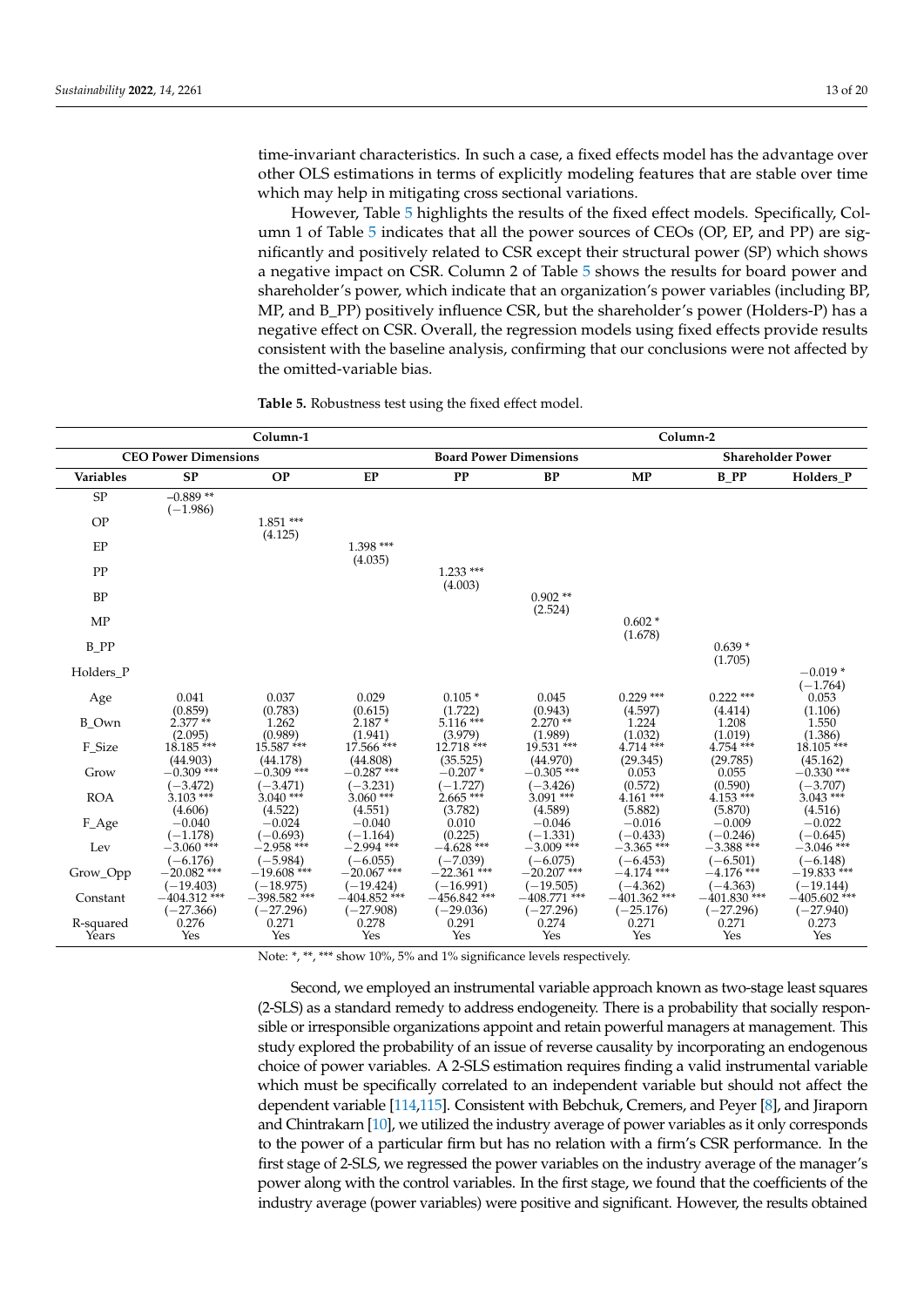from the first stage are not reported for the sake of parsimony. In the second stage, we used the fitted values of the first stage for power and considered them as independent variables in the second stage of regressions.

Table [6](#page-13-0) presents the results of the second stage of 2-SLS estimations. Consistent with the OLS and fixed effect models, Column 1 of Table [6](#page-13-0) shows that CEOs with ownership, expert, and prestige power invest more in CSR, but CEOs who acquire structural power tend to reduce CSR investment. Column 2 of Table [6](#page-13-0) indicates that the board's supervision, monitoring, and political power motivates organizations to demonstrate better CSR performance, while shareholder's power discourages organizations from pursuing CSR objectives. To sum up, the 2-SLS results lend support to our main analysis suggesting that the conclusion of this study appears to be robust to the possible endogeneity.

|                            |                               | Column-2                           |                                        |                               |                                                 |                                    |                                    |                               |
|----------------------------|-------------------------------|------------------------------------|----------------------------------------|-------------------------------|-------------------------------------------------|------------------------------------|------------------------------------|-------------------------------|
|                            | (CEO Power Dimensions)        |                                    | <b>Board Power Dimensions</b>          |                               |                                                 |                                    | <b>Shareholder Power</b>           |                               |
| Variables                  | <b>SP</b>                     | <b>OP</b>                          | EP                                     | <b>PP</b>                     | <b>BP</b>                                       | <b>MP</b>                          | B PP                               | Holders_P                     |
| SP                         | $-45.166**$<br>$(-7.470)$     |                                    |                                        |                               |                                                 |                                    |                                    |                               |
| OP                         |                               | $3.373$ ***<br>(5.296)             |                                        |                               |                                                 |                                    |                                    |                               |
| EP                         |                               |                                    | 16.575***<br>(3.136)                   |                               |                                                 |                                    |                                    |                               |
| PP                         |                               |                                    |                                        | 10.926 ***<br>(5.388)         |                                                 |                                    |                                    |                               |
| <b>BP</b>                  |                               |                                    |                                        |                               | 155.189 *<br>(1.878)                            |                                    |                                    |                               |
| <b>MP</b>                  |                               |                                    |                                        |                               |                                                 | $7.266$ ***<br>(2.958)             |                                    |                               |
| B PP                       |                               |                                    |                                        |                               |                                                 |                                    | $1.861***$<br>(2.717)              |                               |
| Holders P                  |                               |                                    |                                        |                               |                                                 |                                    |                                    | $-0.265*$                     |
| Age                        | 0.003                         | 0.009                              | $-0.005$                               | 0.077                         | 0.009                                           | $0.225$ ***                        | $0.237***$                         | $(-1.676)$<br>0.010           |
| <b>B</b> Own               | (0.063)<br>$2.131*$           | (0.186)<br>$-0.578$                | $(-0.105)$<br>1.621                    | (1.269)<br>$3.861***$         | (0.184)<br>1.560                                | (4.424)<br>$-0.341$                | (4.706)<br>0.640                   | (0.215)<br>1.637              |
| F_Size                     | (1.892)<br>$17.750$ ***       | $(-0.480)$<br>$16.599$ ***         | (1.452)<br>18.992 ***                  | (3.092)<br>$19.995$ ***       | (1.394)<br>$18.490$ <sup>***</sup>              | $(-0.286)$<br>$3.697***$           | (0.544)<br>$4.796$ ***             | (1.463)<br>$18.503$ ***       |
| Grow                       | (45.373)<br>$-0.295$ ***      | (45.068)<br>$-0.302$ ***           | (45.540)<br>$-0.276$ ***               | (37.006)<br>$-0.214*$         | (45.585)<br>$-0.297$ ***                        | (24.267)<br>0.151                  | (30.100)<br>0.041                  | (45.585)<br>$-0.311$ ***      |
| <b>ROA</b>                 | $(-3.297)$<br>$3.097***$      | $(-3.385)$<br>$3.061***$           | $(-3.094)$<br>$3.082***$               | $(-1.780)$<br>$2.639***$      | $(-3.322)$<br>$3.066$ ***                       | (1.597)<br>$4.351***$              | (0.437)<br>$4.163***$              | $(-3.482)$<br>$3.060***$      |
| F_Age                      | (4.560)<br>0.033              | (4.513)<br>$0.059*$                | (4.544)<br>0.042                       | (3.716)<br>$0.121$ ***        | (4.515)<br>0.040                                | (6.002)<br>$0.123$ ***             | (5.880)<br>0.006                   | (4.505)<br>0.047              |
| Lev                        | (0.977)<br>$-2.988$ ***       | (1.764)<br>$-2.931$ <sup>***</sup> | (1.262)<br>$-2.939$ <sup>***</sup>     | (2.819)<br>$-4.645$ ***       | (1.209)<br>$-2.955$ <sup><math>***</math></sup> | (3.464)<br>$-2.755$ <sup>***</sup> | (0.180)<br>$-3.375$ <sup>***</sup> | (1.411)<br>$-3.006$ ***       |
| Grow_Opp                   | $(-6.030)$<br>$-18.292$ ***   | $(-5.921)$<br>$-17.992$ ***        | $(-5.938)$<br>$-18.185$ <sup>***</sup> | $(-7.066)$<br>$-20.587$ ***   | $(-5.962)$<br>$-18.276$ ***                     | $(-5.200)$<br>$2.896***$           | $(-6.472)$<br>$-3.899$ ***         | $(-6.068)$<br>$-18.083$ ***   |
| Constant                   | $(-18.182)$<br>$-319.525$ *** | $(-17.895)$<br>$-506.636$ ***      | $(-18.108)$<br>$-423.502$ ***          | $(-16.184)$<br>$-434.492$ *** | $(-18.172)$<br>$-447.171$ ***                   | (3.254)<br>$-393.162$ ***          | $(-4.083)$<br>$-437.983$ ***       | $(-17.954)$<br>$-406.906$ *** |
| R-squared<br>Ind and Years | $(-14.401)$<br>0.102<br>Yes   | $(-32.025)$<br>0.133<br>Yes        | $(-24.280)$<br>0.103<br>Yes            | $(-24.561)$<br>0.115<br>Yes   | $(-21.096)$<br>0.144<br>Yes                     | $(-23.806)$<br>0.141<br>Yes        | $(-26.581)$<br>0.135<br>Yes        | $(-26.122)$<br>0.132<br>Yes   |

<span id="page-13-0"></span>**Table 6.** Endogeneity test using the Two Stage Least square (2-SLS) model.

Note: \*, \*\*, \*\*\* show 10%, 5% and 1% significance levels respectively.

Finally, it is also probable that our main conclusion may be biased due to self-selection concerns. For instance, the characteristics of a more socially accountable and a less socially responsible organization might vary, which can lead to dissimilar conclusions for organizations to be socially responsible. In this scenario, organizations are referred as responsible due to organizational attributes, rather than because of managerial power dimensions. By considering this problem, our study adopted a dummy variable approach in which we assigned one if an organization acquired CSR scores greater than the industry median, and zero otherwise, and matched the organizations based on the control variables by employing a propensity score matching the (PSM) technique. Table [7](#page-14-0) reports the findings about the propensity score matching that indicates all the findings were consistent with the main evidence of this study. Moreover, the PSM results were similar to the alternative methodologies, which shows that our main conclusion was not driven by firm characteristics.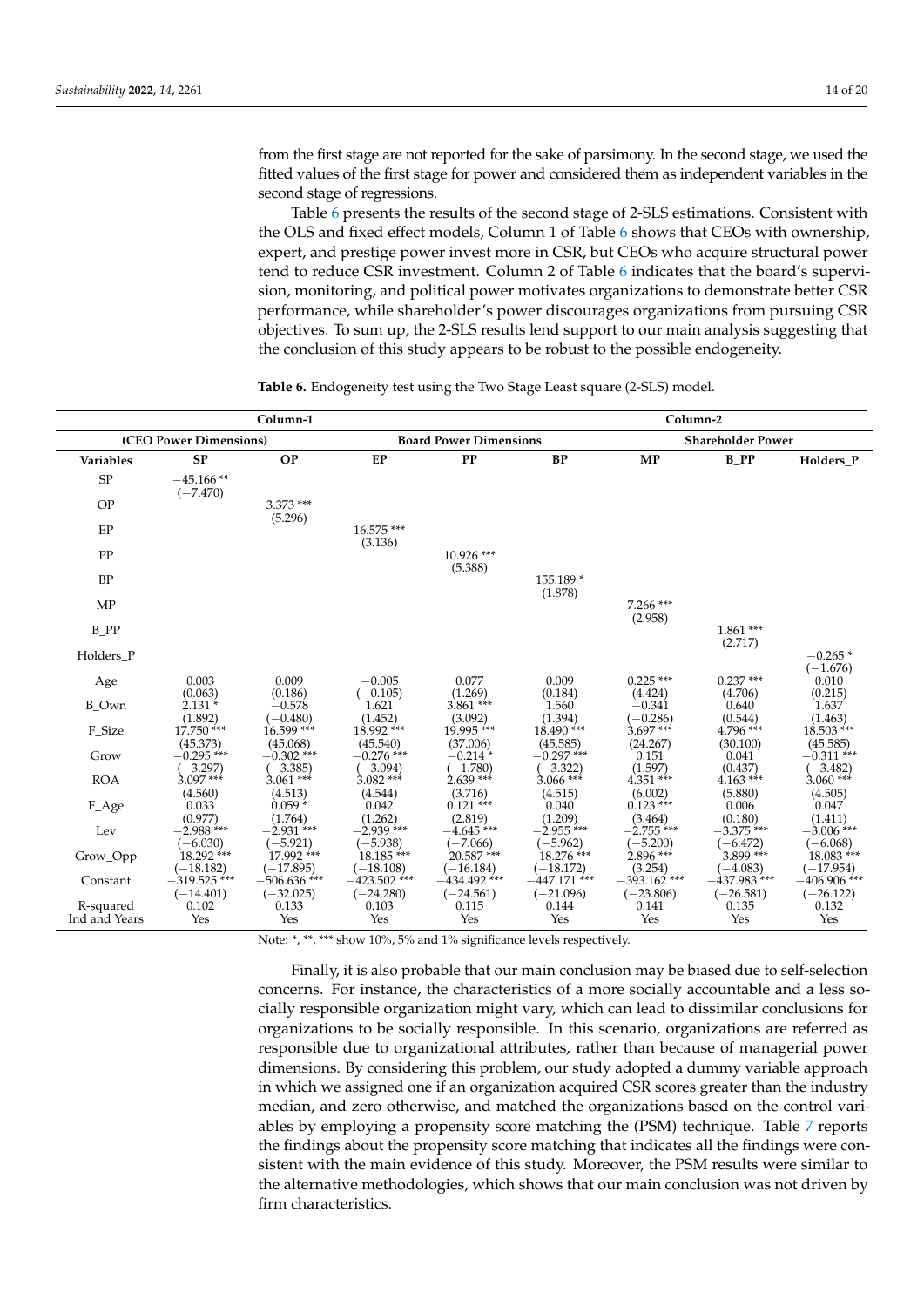|                        |                            | Column-1                      |                               |                               |                               | Column-2                      |                               |                                |
|------------------------|----------------------------|-------------------------------|-------------------------------|-------------------------------|-------------------------------|-------------------------------|-------------------------------|--------------------------------|
| (CEO Power Dimensions) |                            |                               | <b>Board Power Dimensions</b> |                               |                               | <b>Shareholder Power</b>      |                               |                                |
| <b>Variables</b>       | <b>SP</b>                  | <b>OP</b>                     | <b>EP</b>                     | PP                            | <b>BP</b>                     | MP                            | $B$ $PP$                      | Holders P                      |
| ${\rm SP}$             | $-4.026**$<br>$(-3.401)$   |                               |                               |                               |                               |                               |                               |                                |
| <b>OP</b>              |                            | $2.291$ ***<br>(3.246)        |                               |                               |                               |                               |                               |                                |
| EP                     |                            |                               | $6.115***$<br>(4.036)         |                               |                               |                               |                               |                                |
| PP                     |                            |                               |                               | $1.016***$<br>(6.078)         |                               |                               |                               |                                |
| <b>BP</b>              |                            |                               |                               |                               | 125.971 *<br>(1.738)          |                               |                               |                                |
| <b>MP</b>              |                            |                               |                               |                               |                               | $4.056***$<br>(3.358)         |                               |                                |
| B PP                   |                            |                               |                               |                               |                               |                               | $1.004$ ***<br>(4.407)        |                                |
| Holders P              |                            |                               |                               |                               |                               |                               |                               | $-1.155*$                      |
| Age                    | 1.158<br>(0.650)           | 5.224<br>(0.670)              | 1.008<br>(0.186)              | $0.007$ ***<br>(3.910)        | 2.008<br>(1.251)              | 1.006<br>(1.230)              | $0.005$ **<br>(1.970)         | $(-1.806)$<br>0.010<br>(0.215) |
| <b>B</b> Own           | $-0.006$<br>$(-0.630)$     | $0.007$ ***<br>(3.700)        | $-0.013$<br>$(-1.120)$        | $-0.016*$<br>$(-1.730)$       | $-0.025*$<br>$(-1.823)$       | 0.005<br>(0.580)              | $-0.030**$<br>$(-2.500)$      | 1.637<br>(1.463)               |
| F_Size                 | $-0.012$ ***<br>$(-2.910)$ | 0.006<br>(0.740)              | $-0.056$<br>$(-0.600)$        | $-0.064$<br>$(-0.980)$        | $-0.054$<br>(0.586)           | $-0.067$<br>$(-1.020)$        | 0.012<br>(0.120)              | $0.006$ ***<br>(3.240)         |
| Grow                   | $0.272$ ***<br>(13.968)    | $-0.074$<br>$(-1.140)$        | $5.543***$<br>(8.690)         | $1.248***$<br>(6.200)         | $5.475***$<br>(8.600)         | $4.114***$<br>(10.640)        | $4.603***$<br>(6.310)         | 0.005<br>(0.590)               |
| <b>ROA</b>             | 0.011<br>(0.960)           | $1.148***$<br>(5.600)         | $-0.036$<br>$(-1.370)$        | $-0.017**$<br>$(-1.029)$      | $-0.035$<br>(1.330)           | $-0.034*$<br>$(-1.840)$       | $0.061**$<br>(1.980)          | $-0.071$<br>$(-1.080)$         |
| F_Age                  | $-0.956$ ***<br>$(-6.820)$ | $-0.006$<br>$(-0.330)$        | $0.010*$<br>(1.840)           | $-0.008**$<br>$(-2.160)$      | $-0.010*$<br>$(-1.800)$       | $-0.013$ ***<br>$(-2.990)$    | 0.009<br>1.510                | $4.117***$<br>(10.660)         |
| Lev                    | $0.064**$<br>(2.590)       | $-0.012$ ***<br>$(-2.870)$    | $0.234$ ***<br>(7.370)        | $0.208***$<br>(12.851)        | $0.234***$<br>(7.380)         | $0.246$ ***<br>(12.400)       | 12.993 ***<br>(13.140)        | $-0.034*$<br>$(-1.850)$        |
| Grow_Opp               | $0.397***$<br>(9.27)       | $0.268$ ***<br>(13.710)       | 0.025<br>(1.320)              | 0.011<br>(0.940)              | $0.019***$<br>(9.976)         | 0.014<br>(1.200)              | 0.009<br>(0.430)              | $-0.013$ ***<br>$(-2.950)$     |
| Constant               | $-1.121$ **<br>$(-2.390)$  | $-506.636$ ***<br>$(-32.025)$ | $-423.502$ ***<br>$(-24.280)$ | $-434.492$ ***<br>$(-24.561)$ | $-447.171$ ***<br>$(-21.096)$ | $-393.162$ ***<br>$(-23.806)$ | $-437.983$ ***<br>$(-26.581)$ | $-406.906$ ***<br>$(-26.122)$  |
| R-squared              | 0.102                      | 0.133                         | 0.103                         | 0.115                         | 0.144                         | 0.141                         | 0.135                         | 0.132                          |
| Ind and Years          | Yes                        | Yes                           | Yes                           | Yes                           | Yes                           | Yes                           | Yes                           | Yes                            |

<span id="page-14-0"></span>

|  |  | Table 7. Endogeneity test using the Propensity Score Matching model. |  |
|--|--|----------------------------------------------------------------------|--|
|  |  |                                                                      |  |

Note: \*, \*\*, \*\*\* show 10%, 5% and 1% significance levels respectively.

# **5. Implications**

The findings of our study have some important implications in relation to theory and practice.

## *5.1. Theoretical Implication*

The rationale for our study is found in the upper echelon theory. In line with UET, the findings of our study corroborate that the power characteristics of the upper echelons have a fundamental impact on corporate strategic choices, such as CSR investment. One of the significant implications, particularly for emerging economies, is that because emerging markets such as China are transitioning to a market-oriented economy, Chinese companies must deal with a high level of unpredictability in the institutional environment. Therefore, from the viewpoint of the upper echelon theory, in this situation, more powerful CEOs and boards of directors may aid corporations to cope better with environmental and societal uncertainties. In addition, as the upper management's decision-making power grows, the probability of extreme performance grows as well. As a result, the greater the power of the CEO and the board of directors, the more flexible the firm's performance will be. Consistent with this paradigm, our empirical evidence demonstrates that it is essential to consider the influence of not only the CEO's power dimensions on CSR policies, but also the other top managers, such as the board of directors, etc.

## *5.2. Practical Implication*

From a practical perspective, our study can help practitioners to understand which source of power is beneficial to direct a firm's social behavior. In this vein, our findings corroborate that a higher structural power and controlling power of the largest shareholders may restrict management to make investments in CSR; thus, an increase in structural power and the concentration of shares in one of the shareholders are not advisable from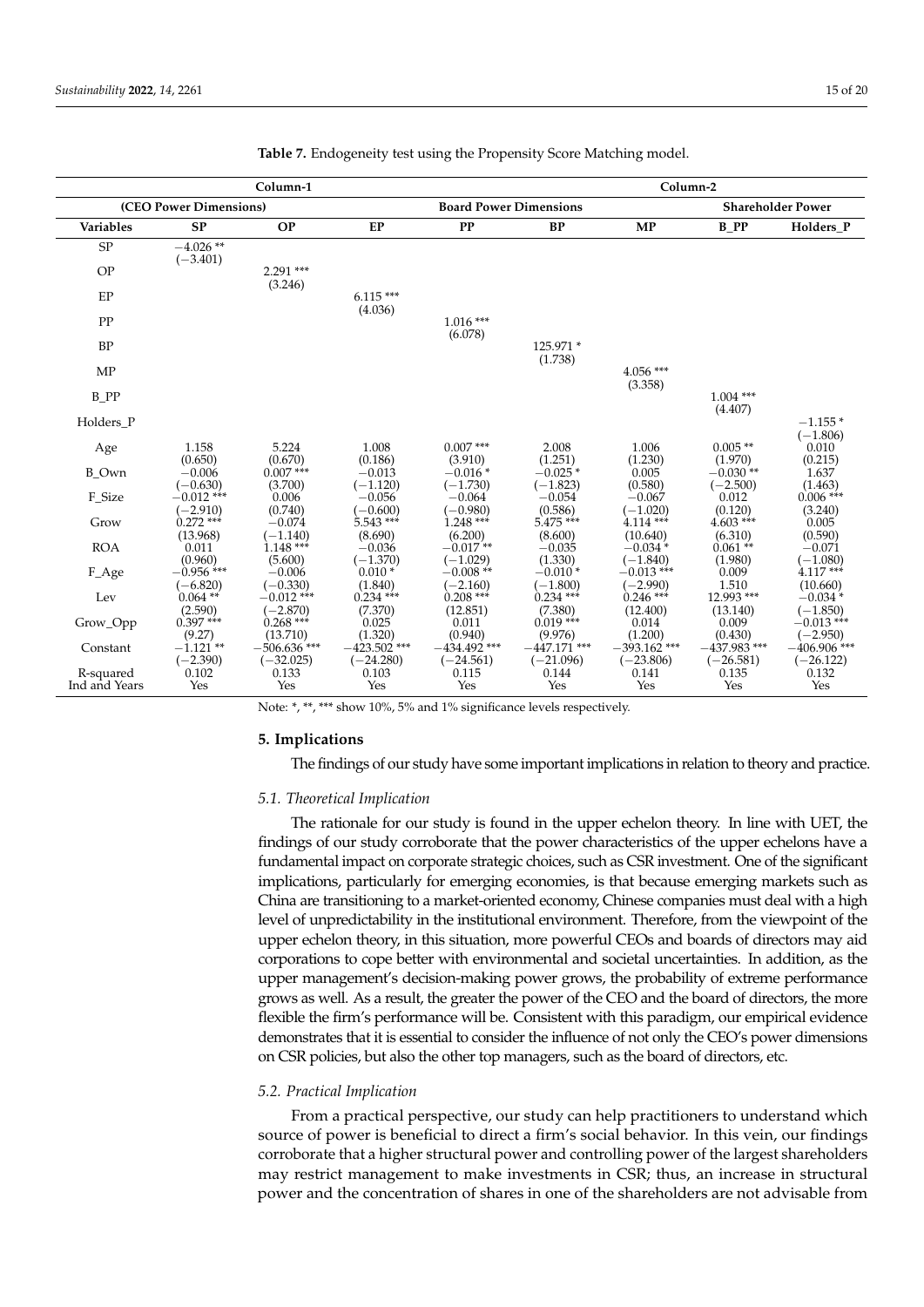a broader societal perspective. On the other hand, our study suggests that CEOs with higher ownership, longer tenures, and the highest educational backgrounds should be more socially responsible which may augment the social performance of firms. Similarly, this study stresses the need for large, independent, and politically connected boards that may function well as to effective monitoring and controlling and better supervision and surveillance to satisfy stakeholders' interests. Overall, from a practical standpoint, this research represents an in-depth investigation of managerial power confirming which source of power is beneficial (or detrimental) in terms of societal welfare.

# **6. Conclusions**

Prior studies on power have devoted much attention to explore the impact of the power sources of CEOs. The management in most of the organizations is viewed as a shared platform in which a set of top managers also hold the responsibility to devise and implement corporate policies. Thus, it is necessary to assess the societal impacts of power of the entire management team, which has been specifically underexplored. From this perspective, we examined the impact of managerial power heterogeneity (power accumulated by CEOs, and the board of director's power bestowed by the organizations) and the largest shareholder's power on CSR performance.

Using a panel sample from the largest emerging market, China, our study found that the structural power of CEOs lessens their tendency towards CSR activities, while other power dimensions such as ownership, expert, and prestige power prepares them to embrace social responsibilities. Besides, we found that board power dimensions, board supervision power, monitoring power, and political power improve CSR performance, whereas shareholder power tends to reduce a firm's proclivity towards CSR. Our findings conclude that apart from the power of CEOs which ensures corporate outcomes, the other team members also significantly attain organizational outcomes through power.

**Author Contributions:** Conceptualization, F.U.K.; Formal analysis, F.U.K.; Investigation, J.Z.; Methodology, V.A.T. and M.N.; Supervision, V.A.T. and M.F.P.; Visualization, F.U.K.; Writing–original draft, F.U.K.; Writing–review and editing, V.A.T., M.F.P., J.Z. and M.N. All authors have read and agreed to the published version of the manuscript.

**Funding:** No external funding received.

**Institutional Review Board Statement:** Not applicable.

**Informed Consent Statement:** Not applicable.

**Data Availability Statement:** The data that support the findings of this study are available on reasonable request from the corresponding author.

**Conflicts of Interest:** The authors declare no conflict of interest.

## <span id="page-15-0"></span>**Appendix A**

<span id="page-15-1"></span>**Table A1.** Descriptive statistics of power sources.

| Mean   | Std. Dev. | Min | Max   |
|--------|-----------|-----|-------|
| 0.042  | 0.108     |     | 0.805 |
| 3.454  | 2.936     |     | 19    |
| 10.217 | 2.587     |     | 26    |
| 3.881  | 1.231     |     | 13    |
| 2.609  | 1.875     |     | 16    |
|        |           |     |       |

Note: This table presents summary statistics for the continuous variables from which we created dummy variables. CEO\_Own indicates ownership power (OP) and its average value (0.042) suggests that on average, a CEO holds 4% ownership in a firm. CEO\_Tenure refers to expert power (EP) and the mean value (3.454) tells us that the average tenure of CEOs is about 3 years. Board\_Size has been used to scale a board's supervision power (BP), and the mean value (10.217) suggests that on average a firm maintains 10 directors on the board. Ind\_Dir indicates the number of independent directors and has been used to measure monitoring power (MP). Its mean value shows that on average a firm has 4 independent directors on the board. Similarly, PC\_Dir refers to the number of politically connected directors which has been used to create a dummy for indicating political power. The mean value (2.609) suggests that on average 3 directors on a board maintain political connections.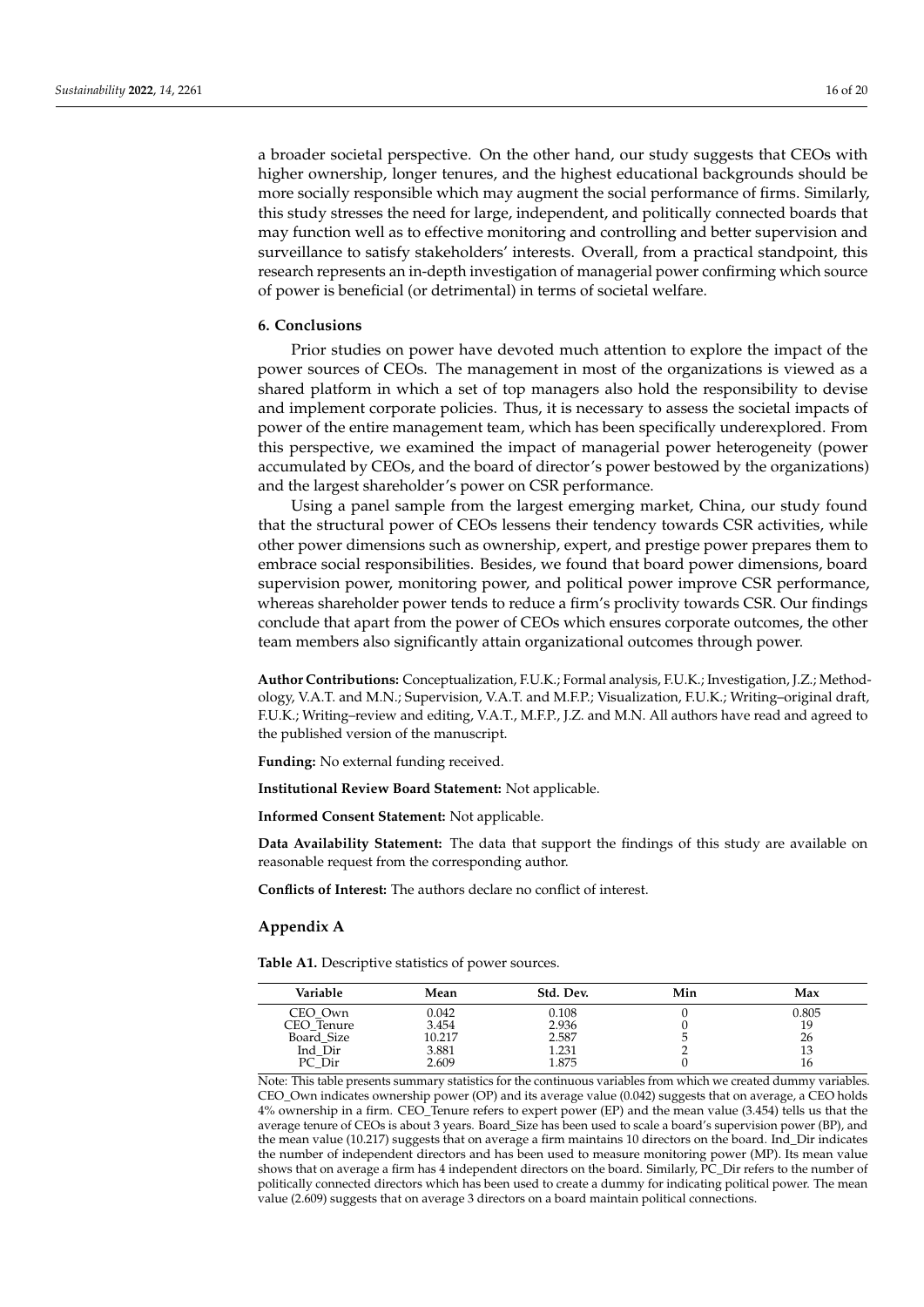# **References**

- <span id="page-16-0"></span>1. Clarkson, M.E. A stakeholder framework for analyzing and evaluating corporate social performance. *Acad. Manag. Rev.* **1995**, *20*, 92–117. [\[CrossRef\]](http://doi.org/10.2307/258888)
- <span id="page-16-1"></span>2. Brockmann, E.N.; Hoffman, J.J.; Dawley, D.D.; Fornaciari, C.J. The impact of CEO duality and prestige on a bankrupt organization. *J. Manag. Issues* **2004**, *16*, 178–196.
- <span id="page-16-2"></span>3. Walls, J.L.; Berrone, P. The power of one to make a difference: How informal and formal CEO power affect environmental sustainability. *J. Bus. Ethics* **2017**, *145*, 293–308.
- <span id="page-16-3"></span>4. Fabrizi, M.; Mallin, C.; Michelon, G. The role of CEO's personal incentives in driving corporate social responsibility. *J. Bus. Ethics* **2014**, *124*, 311–326. [\[CrossRef\]](http://doi.org/10.1007/s10551-013-1864-2)
- <span id="page-16-4"></span>5. Siegel, D.S. Responsible leadership. *Acad. Manag. Perspect.* **2014**, *28*, 221–223. [\[CrossRef\]](http://doi.org/10.5465/amp.2014.0081)
- <span id="page-16-5"></span>6. Cronqvist, H.; Heyman, F.; Nilsson, M.; Svaleryd, H.; Vlachos, J. Do entrenched managers pay their workers more? *J. Financ.* **2009**, *64*, 309–339. [\[CrossRef\]](http://doi.org/10.1111/j.1540-6261.2008.01435.x)
- <span id="page-16-7"></span><span id="page-16-6"></span>7. Haynes, K.T.; Hillman, A. The effect of board capital and CEO power on strategic change. *Strateg. Manag. J.* **2010**, *31*, 1145–1163. 8. Bebchuk, L.A.; Cremers, K.M.; Peyer, U.C. The CEO pay slice. *J. Financ. Econ.* **2011**, *102*, 199–221. [\[CrossRef\]](http://doi.org/10.1016/j.jfineco.2011.05.006)
- <span id="page-16-8"></span>9. Jiraporn, P.; Chintrakarn, P.; Liu, Y. Capital structure, CEO dominance, and corporate performance. *J. Financ. Serv. Res.* **2012**, *42*, 139–158. [\[CrossRef\]](http://doi.org/10.1007/s10693-011-0109-8)
- <span id="page-16-9"></span>10. Jiraporn, P.; Chintrakarn, P. How do powerful CEOs view corporate social responsibility (CSR)? An empirical note. *Econ. Lett.* **2013**, *119*, 344–347. [\[CrossRef\]](http://doi.org/10.1016/j.econlet.2013.03.026)
- <span id="page-16-10"></span>11. Chai, B.-F.; Sikandar Mirza, S. Political association, managerial power heterogeneity, and corporate risk-taking in China. *Econ. Res. Ekon. Istraž.* **2019**, *32*, 1373–1393. [\[CrossRef\]](http://doi.org/10.1080/1331677X.2019.1634613)
- <span id="page-16-11"></span>12. Mintzberg, H. *Power in and around Organizations*; Prentice Hall: Hoboken, NJ, USA, 1983.
- <span id="page-16-12"></span>13. Smith, A.; Houghton, S.M.; Hood, J.N.; Ryman, J.A. Power relationships among top managers: Does top management team power distribution matter for organizational performance? *J. Bus. Res.* **2006**, *59*, 622–629. [\[CrossRef\]](http://doi.org/10.1016/j.jbusres.2005.10.012)
- <span id="page-16-13"></span>14. Greve, H.R.; Mitsuhashi, H. Power and glory: Concentrated power in top management teams. *Organ. Stud.* **2007**, *28*, 1197–1221. [\[CrossRef\]](http://doi.org/10.1177/0170840607075674)
- <span id="page-16-14"></span>15. Boubakri, N.; Mansi, S.A.; Saffar, W. Political institutions, connectedness, and corporate risk-taking. *J. Int. Bus. Stud.* **2013**, *44*, 195–215. [\[CrossRef\]](http://doi.org/10.1057/jibs.2013.2)
- <span id="page-16-15"></span>16. Combs, J.G.; Ketchen, D.J., Jr.; Perryman, A.A.; Donahue, M.S. The moderating effect of CEO power on the board composition–firm performance relationship. *J. Manag. Stud.* **2007**, *44*, 1299–1323. [\[CrossRef\]](http://doi.org/10.1111/j.1467-6486.2007.00708.x)
- <span id="page-16-16"></span>17. Hambrick, D.C.; Mason, P.A. Upper echelons: The organization as a reflection of its top managers. *Acad. Manag. Rev.* **1984**, *9*, 193–206. [\[CrossRef\]](http://doi.org/10.2307/258434)
- <span id="page-16-17"></span>18. Lewis, B.W.; Walls, J.L.; Dowell, G.W. Difference in degrees: CEO characteristics and firm environmental disclosure. *Strateg. Manag. J.* **2014**, *35*, 712–722. [\[CrossRef\]](http://doi.org/10.1002/smj.2127)
- <span id="page-16-18"></span>19. Finkelstein, S. Power in top management teams: Dimensions, measurement, and validation. *Acad. Manag. J.* **1992**, *35*, 505–538.
- <span id="page-16-19"></span>20. Lines, R. Using power to install strategy: The relationships between expert power, position power, influence tactics and implementation success. *J. Chang. Manag.* **2007**, *7*, 143–170. [\[CrossRef\]](http://doi.org/10.1080/14697010701531657)
- <span id="page-16-20"></span>21. Finkelstein, S.; Cannella, S.F.B.; Hambrick, D.C.; Cannella, A.A. *Strategic Leadership: Theory and Research on Executives, Top Management Teams, and Boards*; Oxford University Press: New York, NY, USA, 2009.
- <span id="page-16-21"></span>22. Astley, W.G.; Sachdeva, P.S. Structural sources of intraorganizational: Power: A theoretical synthesis. *Acad. Manag. Rev.* **1984**, *9*, 104–113.
- <span id="page-16-22"></span>23. Krackhardt, D. Assessing the political landscape: Structure, cognition, and power in organizations. *Adm. Sci. Q.* **1990**, *35*, 342–369. [\[CrossRef\]](http://doi.org/10.2307/2393394)
- <span id="page-16-23"></span>24. Carpenter, M.A.; Fredrickson, J.W. Top management teams, global strategic posture, and the moderating role of uncertainty. *Acad. Manag. J.* **2001**, *44*, 533–545.
- <span id="page-16-24"></span>25. Hayward, M.L.; Hambrick, D.C. Explaining the premiums paid for large acquisitions: Evidence of CEO hubris. *Adm. Sci. Q.* **1997**, *42*, 103–127. [\[CrossRef\]](http://doi.org/10.2307/2393810)
- <span id="page-16-25"></span>26. McDonald, M.L.; Westphal, J.D. Getting by with the advice of their friends: CEOs' advice networks and firms' strategic responses to poor performance. *Adm. Sci. Q.* **2003**, *48*, 1–32. [\[CrossRef\]](http://doi.org/10.2307/3556617)
- <span id="page-16-26"></span>27. Nevicka, B.; Ten Velden, F.S.; De Hoogh, A.H.; Van Vianen, A.E. Reality at odds with perceptions: Narcissistic leaders and group performance. *Psychol. Sci.* **2011**, *22*, 1259–1264. [\[CrossRef\]](http://doi.org/10.1177/0956797611417259) [\[PubMed\]](http://www.ncbi.nlm.nih.gov/pubmed/21931153)
- <span id="page-16-27"></span>28. Tang, J.; Crossan, M.; Rowe, W.G. Dominant CEO, deviant strategy, and extreme performance: The moderating role of a powerful board. *J. Manag. Stud.* **2011**, *48*, 1479–1503.
- <span id="page-16-28"></span>29. Han, S.; Nanda, V.K.; Silveri, S. CEO power and firm performance under pressure. *Financ. Manag.* **2016**, *45*, 369–400. [\[CrossRef\]](http://doi.org/10.1111/fima.12127)
- <span id="page-16-29"></span>30. Li, F.; Li, T.; Minor, D. CEO power, corporate social responsibility, and firm value: A test of agency theory. *Int. J. Manag. Financ.* **2016**, *12*, 611–628. [\[CrossRef\]](http://doi.org/10.1108/IJMF-05-2015-0116)
- <span id="page-16-30"></span>31. Waldman, D.A.; Siegel, D.S.; Javidan, M. Components of CEO transformational leadership and corporate social responsibility. *J. Manag. Stud.* **2006**, *43*, 1703–1725. [\[CrossRef\]](http://doi.org/10.1111/j.1467-6486.2006.00642.x)
- 32. Swanson, D.L. Top managers as drivers for corporate social responsibility. In *The Oxford Handbook of Corporate Social Responsibility*; Crane, A., McWilliams, A., Matten, D., Moon, J., Siegel, D.S., Eds.; Oxford University Press: New York, NY, USA, 2008; pp. 227–248.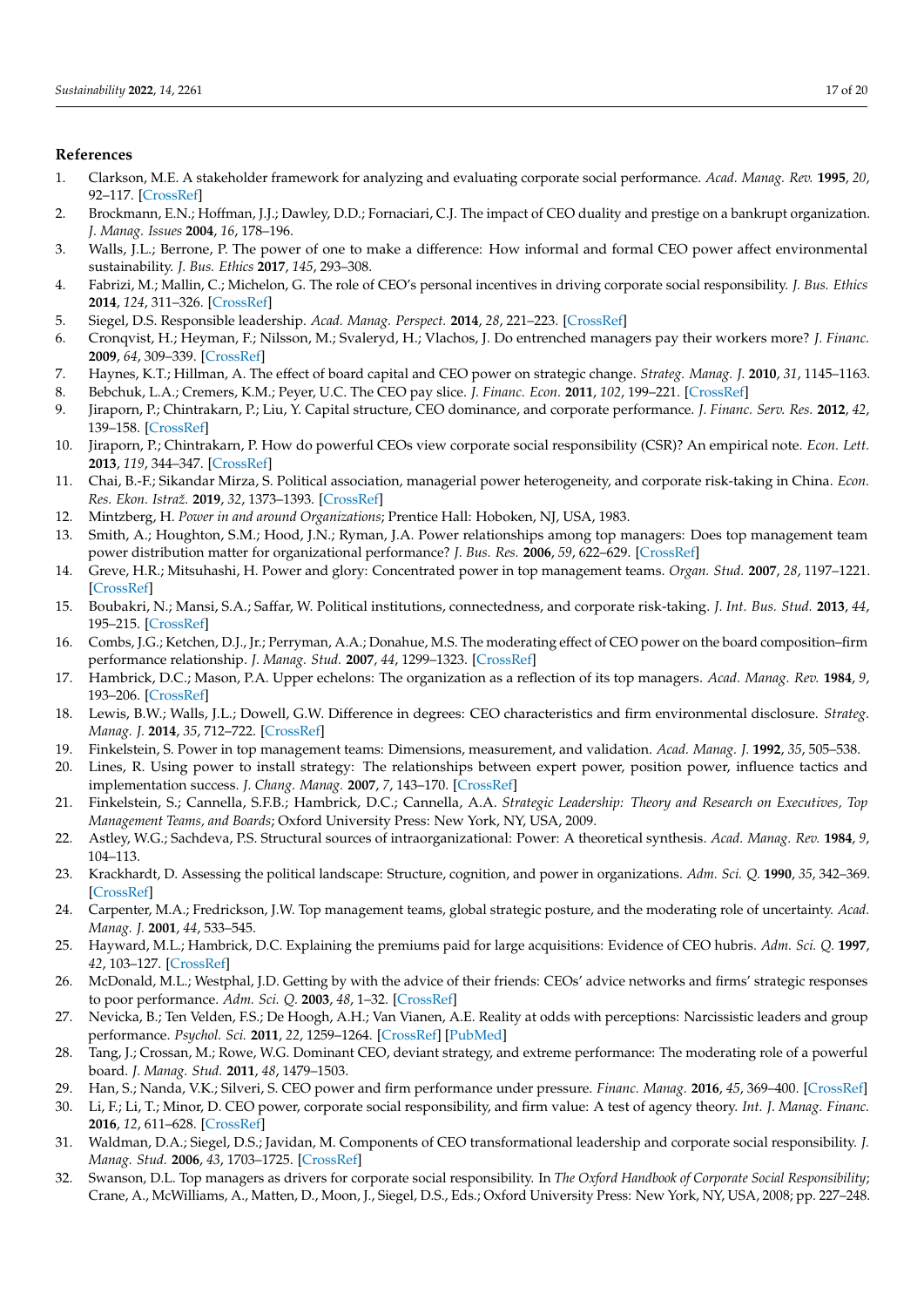- 33. Cheah, E.T.; Jamali, D.; Johnson, J.E.; Sung, M.C. Drivers of corporate social responsibility attitudes: The demography of socially responsible investors. *Br. J. Manag.* **2011**, *22*, 305–323. [\[CrossRef\]](http://doi.org/10.1111/j.1467-8551.2011.00744.x)
- <span id="page-17-0"></span>34. Godos-Díez, J.-L.; Fernández-Gago, R.; Martínez-Campillo, A. How important are CEOs to CSR practices? An analysis of the mediating effect of the perceived role of ethics and social responsibility. *J. Bus. Ethics* **2011**, *98*, 531–548.
- <span id="page-17-1"></span>35. Haleblian, J.; Finkelstein, S. Top management team size, CEO dominance, and firm performance: The moderating roles of environmental turbulence and discretion. *Acad. Manag. J.* **1993**, *36*, 844–863.
- <span id="page-17-2"></span>36. Carpenter, M.A.; Geletkanycz, M.A.; Sanders, W.G. Upper echelons research revisited: Antecedents, elements, and consequences of top management team composition. *J. Manag.* **2004**, *30*, 749–778. [\[CrossRef\]](http://doi.org/10.1016/j.jm.2004.06.001)
- <span id="page-17-3"></span>37. Herrmann, P.; Datta, D.K. Relationships between top management team characteristics and international diversification: An empirical investigation. *Br. J. Manag.* **2005**, *16*, 69–78. [\[CrossRef\]](http://doi.org/10.1111/j.1467-8551.2005.00429.x)
- 38. Piaskowska, D.; Trojanowski, G. Twice as smart? The importance of managers' formative-years' international experience for their international orientation and foreign acquisition decisions. *Br. J. Manag.* **2014**, *25*, 40–57.
- <span id="page-17-4"></span>39. Arena, C.; Michelon, G.; Trojanowski, G. Big egos can be green: A study of CEO hubris and environmental innovation. *Br. J. Manag.* **2017**, *29*, 316–336.
- <span id="page-17-5"></span>40. Hambrick, D.C.; Finkelstein, S. Managerial discretion: A bridge between polar views of organizational outcomes. *Res. Organ. Behav.* **1987**, *9*, 369–406.
- <span id="page-17-6"></span>41. Norburn, D. The chief executive: A breed apart. *Strateg. Manag. J.* **1989**, *10*, 1–15.
- <span id="page-17-7"></span>42. Khan, A.; Muttakin, M.B.; Siddiqui, J. Corporate governance and corporate social responsibility disclosures: Evidence from an emerging economy. *J. Bus. Ethics* **2013**, *114*, 207–223. [\[CrossRef\]](http://doi.org/10.1007/s10551-012-1336-0)
- <span id="page-17-8"></span>43. Li, J.; Pike, R.; Haniffa, R. Intellectual capital disclosure and corporate governance structure in UK firms. *Account. Bus. Res.* **2008**, *38*, 137–159. [\[CrossRef\]](http://doi.org/10.1080/00014788.2008.9663326)
- <span id="page-17-9"></span>44. Lattemann, C.; Fetscherin, M.; Alon, I.; Li, S.; Schneider, A.M. CSR communication intensity in Chinese and Indian multinational companies. In *Corporate Governance: An International Review*; Wiley: Hoboken, NJ, USA, 2009; Volume 17, pp. 426–442.
- <span id="page-17-10"></span>45. Mallin, C.A.; Michelon, G. Board reputation attributes and corporate social performance: An empirical investigation of the US best corporate citizens. *Account. Bus. Res.* **2011**, *41*, 119–144. [\[CrossRef\]](http://doi.org/10.1080/00014788.2011.550740)
- <span id="page-17-11"></span>46. Demsetz, H. The structure of ownership and the theory of the firm. *J. Law Econ.* **1983**, *26*, 375–390. [\[CrossRef\]](http://doi.org/10.1086/467041)
- <span id="page-17-12"></span>47. Hafsi, T.; Turgut, G. Boardroom diversity and its effect on social performance: Conceptualization and empirical evidence. *J. Bus. Ethics* **2013**, *112*, 463–479.
- <span id="page-17-13"></span>48. Sheikh, S. An examination of the dimensions of CEO power and corporate social responsibility. *Rev. Account. Financ.* **2019**, *18*, 221–244. [\[CrossRef\]](http://doi.org/10.1108/RAF-01-2018-0034)
- <span id="page-17-14"></span>49. Greening, D.W.; Johnson, R.A. Do managers and strategies matter? A study in crisis. *J. Manag. Stud.* **1996**, *33*, 25–51. [\[CrossRef\]](http://doi.org/10.1111/j.1467-6486.1996.tb00797.x)
- <span id="page-17-15"></span>50. Mahoney, L.S.; Thorn, L. An examination of the structure of executive compensation and corporate social responsibility: A Canadian investigation. *J. Bus. Ethics* **2006**, *69*, 149–162.
- <span id="page-17-16"></span>51. Barnea, A.; Rubin, A. Corporate social responsibility as a conflict between shareholders. *J. Bus. Ethics* **2010**, *97*, 71–86. [\[CrossRef\]](http://doi.org/10.1007/s10551-010-0496-z)
- <span id="page-17-17"></span>52. Muttakin, M.B.; Khan, A.; Mihret, D.G. The effect of board capital and CEO power on corporate social responsibility disclosures. *J. Bus. Ethics* **2016**, *150*, 41–56. [\[CrossRef\]](http://doi.org/10.1007/s10551-016-3105-y)
- <span id="page-17-18"></span>53. Jensen, M.C.; Meckling, W.H. Theory of the firm: Managerial behavior, agency costs and ownership structure. *J. Financ. Econ.* **1976**, *3*, 305–360.
- <span id="page-17-19"></span>54. Schaefer, B.P. Shareholders and social responsibility. *J. Bus. Ethics* **2008**, *81*, 297–312. [\[CrossRef\]](http://doi.org/10.1007/s10551-007-9495-0)
- <span id="page-17-20"></span>55. Berger, P.G.; Ofek, E.; Yermack, D.L. Managerial entrenchment and capital structure decisions. *J. Financ.* **1997**, *52*, 1411–1438. [\[CrossRef\]](http://doi.org/10.1111/j.1540-6261.1997.tb01115.x)
- 56. Chidambaran, N.K.; Prabhala, N.R. Executive stock option repricing, internal governance mechanisms, and management turnover. *J. Financ. Econ.* **2003**, *69*, 153–189. [\[CrossRef\]](http://doi.org/10.1016/S0304-405X(03)00111-9)
- <span id="page-17-21"></span>57. Ryan Jr, H.E.; Wiggins, R.A., III. Who is in whose pocket? Director compensation, board independence, and barriers to effective monitoring. *J. Financ. Econ.* **2004**, *73*, 497–524. [\[CrossRef\]](http://doi.org/10.1016/j.jfineco.2003.11.002)
- <span id="page-17-22"></span>58. Simsek, Z. CEO tenure and organizational performance: An intervening model. *Strateg. Manag. J.* **2007**, *28*, 653–662. [\[CrossRef\]](http://doi.org/10.1002/smj.599)
- <span id="page-17-23"></span>59. Bansal, P.; Roth, K. Why companies go green: A model of ecological responsiveness. *Acad. Manag. J.* **2000**, *43*, 717–736.
- <span id="page-17-24"></span>60. Delmas, M.A.; Toffel, M.W. Organizational responses to environmental demands: Opening the black box. *Strateg. Manag. J.* **2008**, *29*, 1027–1055.
- <span id="page-17-25"></span>61. Luo, X.; Kanuri, V.K.; Andrews, M. How does CEO tenure matter? The mediating role of firm-employee and firm-customer relationships. *Strateg. Manag. J.* **2014**, *35*, 492–511.
- <span id="page-17-26"></span>62. Krüger, P. *Corporate social responsibility and the board of directors*; Working Paper (Job Market Paper); Toulouse School of Economics: France, 2009.
- <span id="page-17-27"></span>63. D'Aveni, R.A. Top managerial prestige and organizational bankruptcy. *Organ. Sci.* **1990**, *1*, 121–142. [\[CrossRef\]](http://doi.org/10.1287/orsc.1.2.121)
- <span id="page-17-28"></span>64. Waldman, D.A.; De Luque, M.S.; Washburn, N.; House, R.J.; Adetoun, B.; Barrasa, A.; Bobina, M.; Bodur, M.; Chen, Y.-J.; Debbarma, S. Cultural and leadership predictors of corporate social responsibility values of top management: A GLOBE study of 15 countries. *J. Int. Bus. Stud.* **2006**, *37*, 823–837.
- <span id="page-17-29"></span>65. Campbell, J.L. Why would corporations behave in socially responsible ways? An institutional theory of corporate social responsibility. *Acad. Manag. Rev.* **2007**, *32*, 946–967. [\[CrossRef\]](http://doi.org/10.5465/amr.2007.25275684)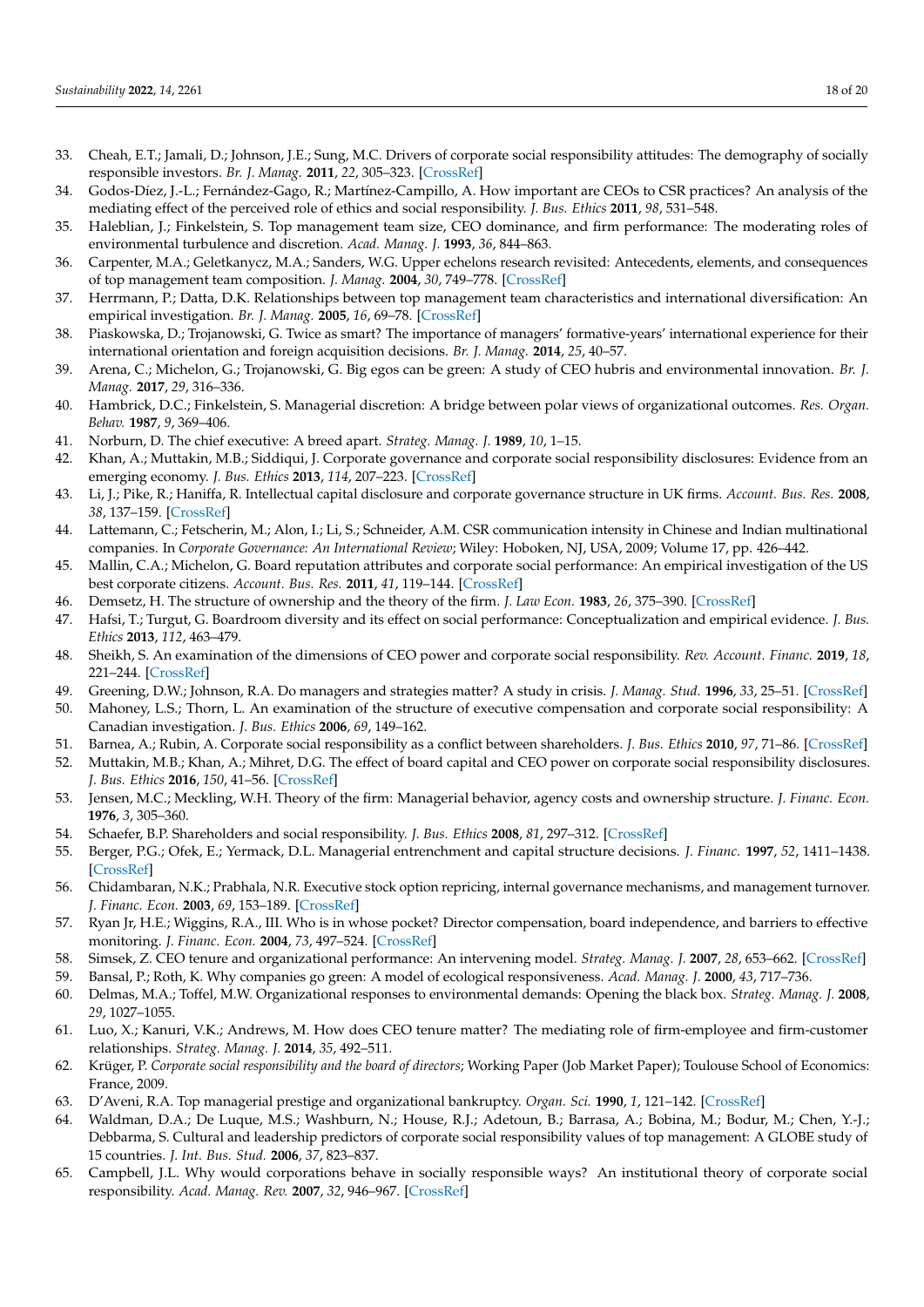- <span id="page-18-0"></span>66. Westphal, J.D.; Milton, L.P. How experience and network ties affect the influence of demographic minorities on corporate boards. *Adm. Sci. Q.* **2000**, *45*, 366–398. [\[CrossRef\]](http://doi.org/10.2307/2667075)
- <span id="page-18-1"></span>67. Hambrick, D.C. Upper echelons theory: An update. *Acad. Manag. Rev.* **2007**, *32*, 334–343. [\[CrossRef\]](http://doi.org/10.5465/amr.2007.24345254)
- <span id="page-18-2"></span>68. Fama, E.F. Agency problems and the theory of the firm. *J. Political Econ.* **1980**, *88*, 288–307. [\[CrossRef\]](http://doi.org/10.1086/260866)
- <span id="page-18-3"></span>69. Hung, H. Directors' roles in corporate social responsibility: A stakeholder perspective. *J. Bus. Ethics* **2011**, *103*, 385–402.
- <span id="page-18-4"></span>70. Jensen, M.C. The modern industrial revolution, exit, and the failure of internal control systems. *J. Financ.* **1993**, *48*, 831–880. [\[CrossRef\]](http://doi.org/10.1111/j.1540-6261.1993.tb04022.x)
- <span id="page-18-5"></span>71. Leighton, D.S.; Thain, D.H. *Making Boards Work: What Directors Must Do to Make Canadian Boards Effective*; McGraw-Hill Ryerson: Whitby, ON, Canada, 1997.
- <span id="page-18-6"></span>72. Yoshikawa, T.; Phan, P.H. The performance implications of ownership-driven governance reform. *Eur. Manag. J.* **2003**, *21*, 698–706. [\[CrossRef\]](http://doi.org/10.1016/j.emj.2003.09.013)
- <span id="page-18-7"></span>73. Ahmed, K.; Hossain, M.; Adams, M.B. The effects of board composition and board size on the informativeness of annual accounting earnings. *Corp. Gov. Int. Rev.* **2006**, *14*, 418–431. [\[CrossRef\]](http://doi.org/10.1111/j.1467-8683.2006.00515.x)
- <span id="page-18-8"></span>74. Dey, A. Corporate governance and agency conflicts. *J. Account. Res.* **2008**, *46*, 1143–1181.
- <span id="page-18-9"></span>75. Jia, M.; Zhang, Z. Managerial ownership and corporate social performance: Evidence from privately owned Chinese firms' response to the Sichuan earthquake. *Corp. Soc. Responsib. Environ. Manag.* **2012**, *20*, 257–274.
- <span id="page-18-10"></span>76. Liu, X.; Zhang, C. Corporate governance, social responsibility information disclosure, and enterprise value in China. *J. Clean. Prod.* **2016**, *142*, 1075–1084. [\[CrossRef\]](http://doi.org/10.1016/j.jclepro.2016.09.102)
- <span id="page-18-11"></span>77. Phan, P.H. *Taking Back the Boardroom: Better Directing for the New Millennium*; McGraw-Hill: New York, NY, USA, 2000.
- <span id="page-18-12"></span>78. Lau, C.-M.; Fan, D.K.; Young, M.N.; Wu, S. Corporate governance effectiveness during institutional transition. *Int. Bus. Rev.* **2007**, *16*, 425–448.
- <span id="page-18-13"></span>79. Jizi, M.I.; Salama, A.; Dixon, R.; Stratling, R. Corporate governance and corporate social responsibility disclosure: Evidence from the US banking sector. *J. Bus. Ethics* **2014**, *125*, 601–615.
- <span id="page-18-14"></span>80. Ibrahim, N.A.; Angelidis, J.P. The corporate social responsiveness orientation of board members: Are there differences between inside and outside directors? *J. Bus. Ethics* **1995**, *14*, 405–410.
- <span id="page-18-15"></span>81. Lau, C.M.; Lu, Y.; Liang, Q. Corporate Social Responsibility in China: A Corporate Governance Approach. *J. Bus. Ethics* **2016**, *136*, 73–87. [\[CrossRef\]](http://doi.org/10.1007/s10551-014-2513-0)
- <span id="page-18-16"></span>82. Ibrahim, N.A.; Howard, D.P.; Angelidis, J.P. Board members in the service industry: An empirical examination of the relationship between corporate social responsibility orientation and directorial type. *J. Bus. Ethics* **2003**, *47*, 393–401. [\[CrossRef\]](http://doi.org/10.1023/A:1027334524775)
- <span id="page-18-18"></span><span id="page-18-17"></span>83. Donnelly, R.; Mulcahy, M. Board structure, ownership, and voluntary disclosure in Ireland. *Corp. Gov. Int. Rev.* **2008**, *16*, 416–429. 84. Chau, G.; Gray, S.J. Family ownership, board independence and voluntary disclosure: Evidence from Hong Kong. *J. Int. Account.*
- <span id="page-18-19"></span>*Audit. Tax.* **2010**, *19*, 93–109. 85. Khan, F.U.; Zhang, J.; Dong, N.; Usman, M.; Ullah, S.; Ali, S. Does privatization matter for corporate social responsibility?
- <span id="page-18-20"></span>Evidence from China. *Eurasian Bus. Rev.* **2020**, *11*, 1–19. [\[CrossRef\]](http://doi.org/10.1007/s40821-020-00154-w) 86. Peng, M.W. *Business Strategies in Transition Economies*; Sage: Thousand Oaks, CA, USA, 2000.
- <span id="page-18-21"></span>87. Chen, J.; Ezzamel, M.; Cai, Z. Managerial power theory, tournament theory, and executive pay in China. *J. Corp. Financ.* **2011**, *17*, 1176–1199.
- <span id="page-18-22"></span>88. Peng, M.W.; Luo, Y. Managerial ties and firm performance in a transition economy: The nature of a micro-macro link. *Acad. Manag. J.* **2000**, *43*, 486–501.
- <span id="page-18-23"></span>89. Hillman, A.J. Politicians on the board of directors: Do connections affect the bottom line? *J. Manag.* **2005**, *31*, 464–481. [\[CrossRef\]](http://doi.org/10.1177/0149206304272187)
- 90. Faccio, M. Politically connected firms. *Am. Econ. Rev.* **2006**, *96*, 369–386. [\[CrossRef\]](http://doi.org/10.1257/000282806776157704)
- <span id="page-18-24"></span>91. Ma, D.; Parish, W.L. Tocquevillian Moments: Charitable Contributions by Chinese Private Entrepreneurs. *Soc. Forces* **2006**, *85*, 943–964. [\[CrossRef\]](http://doi.org/10.1353/sof.2007.0016)
- <span id="page-18-25"></span>92. Zhang, C. Political connections and corporate environmental responsibility: Adopting or escaping? *Energy Econ.* **2017**, *68*, 68–539. [\[CrossRef\]](http://doi.org/10.1016/j.eneco.2017.10.036)
- <span id="page-18-26"></span>93. Hillman, A.J.; Cannella, A.A.; Paetzold, R.L. The resource dependence role of corporate directors: Strategic adaptation of board composition in response to environmental change. *J. Manag. Stud.* **2000**, *37*, 235–256. [\[CrossRef\]](http://doi.org/10.1111/1467-6486.00179)
- <span id="page-18-27"></span>94. Zhuang, Y.; Chang, X.; Lee, Y. Board composition and corporate social responsibility performance: Evidence from Chinese public firms. *Sustainability* **2018**, *10*, 2752. [\[CrossRef\]](http://doi.org/10.3390/su10082752)
- <span id="page-18-28"></span>95. Rehbein, K.; Logsdon, J.M.; Van Buren, H.J. Corporate responses to shareholder activists: Considering the dialogue alternative. *J. Bus. Ethics* **2013**, *112*, 137–154.
- <span id="page-18-29"></span>96. Mitchell, R.K.; Agle, B.R.; Wood, D.J. Toward a theory of stakeholder identification and salience: Defining the principle of who and what really counts. *Acad. Manag. Rev.* **1997**, *22*, 853–886. [\[CrossRef\]](http://doi.org/10.2307/259247)
- <span id="page-18-30"></span>97. Reid, E.M.; Toffel, M.W. Responding to public and private politics: Corporate disclosure of climate change strategies. *Strateg. Manag. J.* **2009**, *30*, 1157–1178. [\[CrossRef\]](http://doi.org/10.1002/smj.796)
- <span id="page-18-31"></span>98. Cespa, G.; Cestone, G. Corporate social responsibility and managerial entrenchment. *J. Econ. Manag. Strategy* **2007**, *16*, 741–771. [\[CrossRef\]](http://doi.org/10.1111/j.1530-9134.2007.00156.x)
- <span id="page-18-32"></span>99. Friedman, M. The Social Responsibility of Business is to Increase Its Profits. Available online: [https://link.springer.com/chapter/](https://link.springer.com/chapter/10.1007/978-3-540-70818-6_14) [10.1007/978-3-540-70818-6\\_14](https://link.springer.com/chapter/10.1007/978-3-540-70818-6_14) (accessed on 14 January 2022).